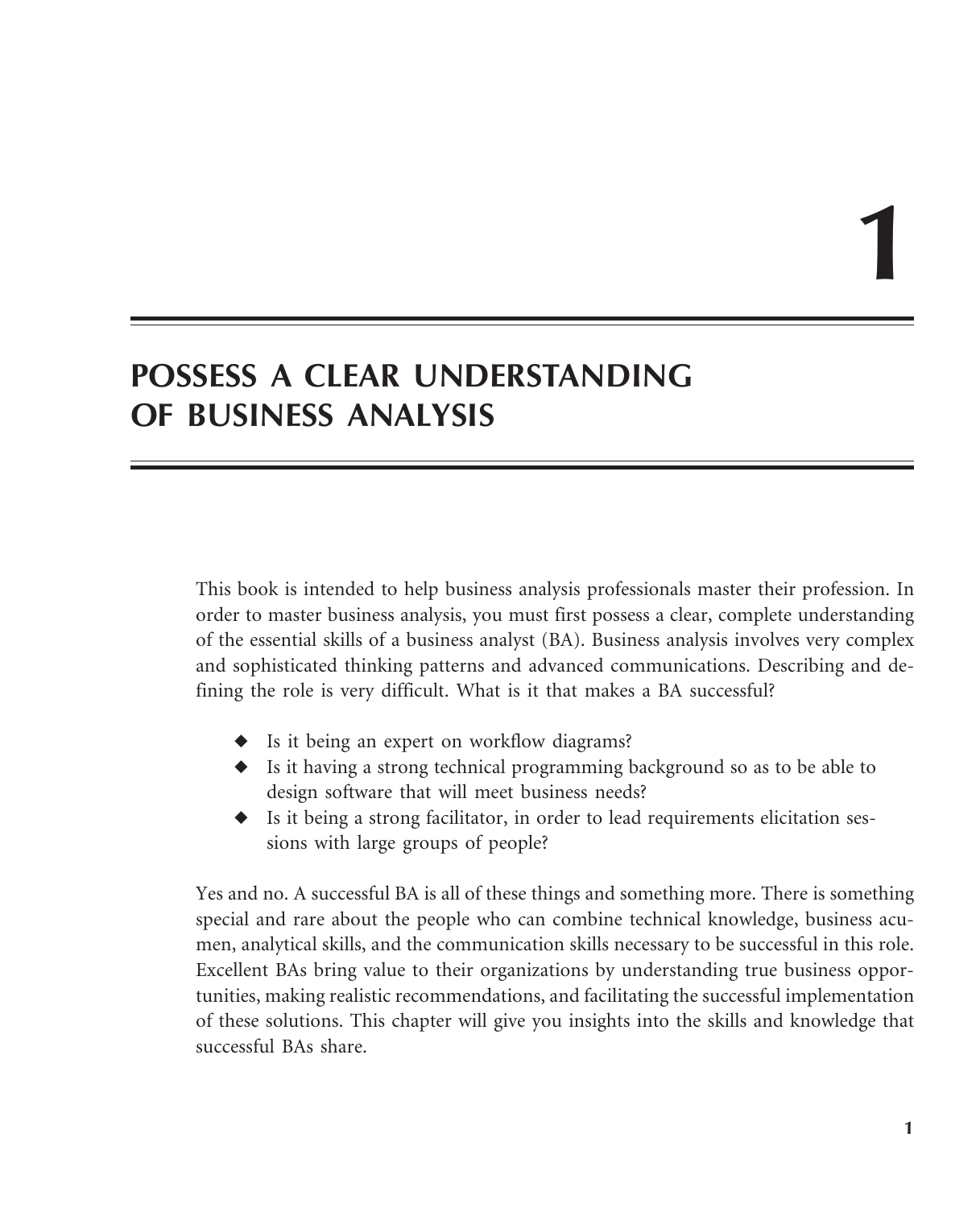# **WHAT IS BUSINESS ANALYSIS?**

The International Institute of Business Analysis (IIBA™) defines business analysis as "the set of tasks and techniques used to work as a liaison among stakeholders in order to understand the structure, policies, and operations of an organization, and recommend solutions that enable the organization to achieve its goals" (www.theiiba.org).

Business analysis involves:

- Identification of business problems and opportunities
- Elicitation of needs and constraints from stakeholders
- Analysis of stakeholder needs to define requirements for a solution
- Assessment and validation of potential and actual solutions
- Management of the "product" or requirements scope

BAs elicit, analyze, communicate, and validate requirements for changes to business processes, policies, and information systems. The business analysis professional understands business problems and opportunities in the context of the requirements and recommends solutions that enable an organization to achieve its goals.

The business analysis discipline has emerged from work previously done by project managers (gathering high-level business requirements) and systems analysts (designing functional requirements for software behavior). Currently, in many organizations there is still an unclear differentiation between the work of business analysis and project management. Chapter 2 of this book will discuss these unique roles. Business analysis builds on many of the same techniques used in *systems* analysis but focuses more heavily on business goals and less on the technology designs. Business requirements are elicited and analyzed at a much more detailed level than traditionally done during systems analysis. Business analysis also places more emphasis on understanding user groups and business environments and designing highly usable applications. The discipline of business analysis is useful for solving business problems and taking advantage of opportunities by helping business people design procedures, structures, and technology to support and enhance their work. Many solutions include a significant software component because most business areas benefit extensively from software automation and it is often the most complex piece of a solution.

Most of the projects in which business analysis professionals are involved include a software or IT solution, but the profession and role are not limited to software development. The work of business analysis focuses on helping to elicit, analyze, document, and validate requirements and implement solutions to business problems. The same skills that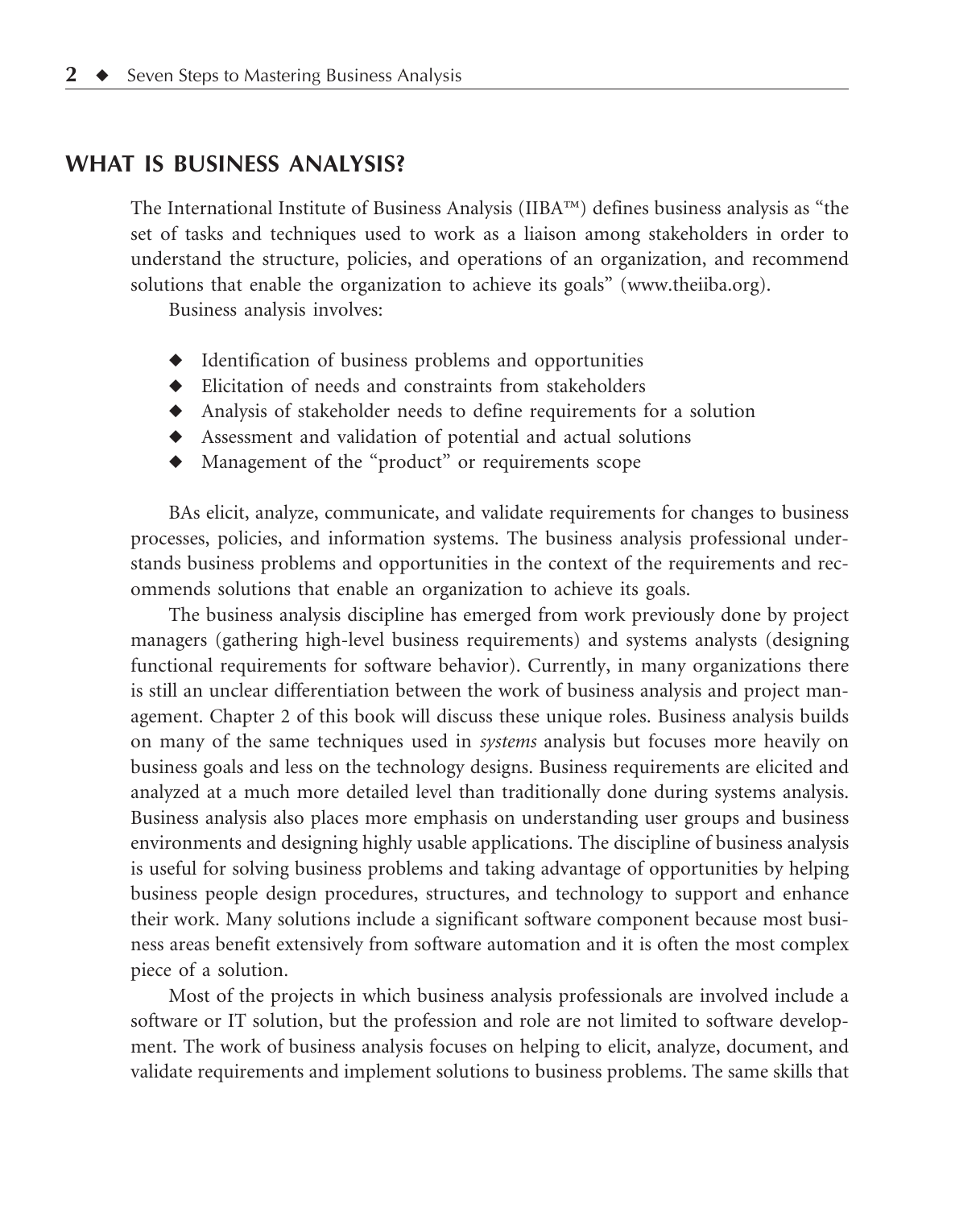are useful for helping with software development projects often translate well to other types of business solutions. Frequently, an effective solution to a business problem involves a software component along with procedure changes and possibly job responsibility changes. It is rare to find a business unit that is not using software and technology to perform its work. BAs help to design solutions, not just software. The profession and the IIBA are working to use the word *solution* when possible instead of limiting discussions to software systems.

#### **Business Analysis vs. Software Development**

When talking about software development methodologies and approaches, it is important to recognize how business analysis relates to these processes. Most software development methodologies have been created by software developers to help organizations more efficiently build application systems. Very few of them include or even acknowledge the primary work of business analysis. Using the Rational Unified Process® (RUP) as an example, it mentions business models and business modeling as an activity that happens *before* project initiation. This has a very important implication: the assumption is that when a software development project is started, the business model has already been developed (and hopefully documented) and the solution determined to best support the business is software. When RUP's assumptions are accurate—the business is well understood and solution evaluations have already resulted in a conclusion—RUP works well. The software can be designed and created following the business needs and will fulfill user expectations.

Unfortunately, many organizations do not understand RUP's underlying assumptions. Truly analyzing and understanding the business is not done before project initiation. In these situations, business analysis professionals are assigned to the team to gather business requirements in the context of a methodology that has no time allocated for this work. RUP uses the word "analyze" as one of its phrases, but this is *software* analysis, not *business* analysis. Business analysis professionals who are assigned to work on these projects often find themselves helping to design software functionality while they are trying to understand the business (other methodologies have similar constraints, as discussed in Chapter 5). This slows the process of eliciting requirements, causing developers to be waiting for business analysis deliverables. Planning time for eliciting business requirements before functional or software requirements is the best way to prevent this confusion and delay. Business requirements may be developed before project initiation or as a first step of a project as long as time is allocated for this important work.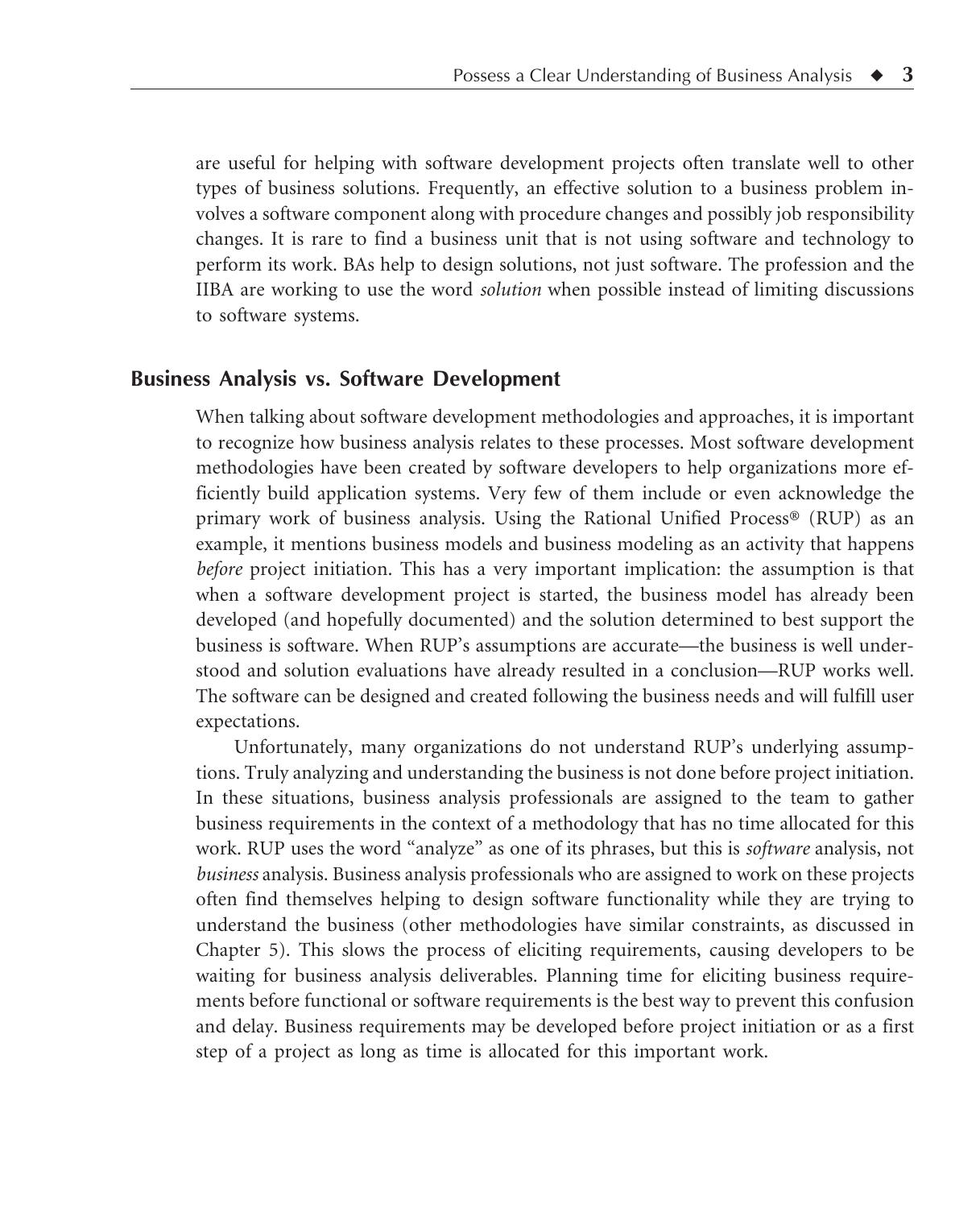#### **The Role of the Business Analyst**

The business analysis profession has emerged and continues to grow mainly because of the need for people who can translate business needs into software technology and organizational solutions. Individuals who have both strong communication skills and analytical aptitude (the critical foundational skills) can be taught to use analysis documentation and presentation techniques. People who can clearly communicate and who can think logically will always be valuable to the success of their organizations. This unique combination of soft and analytical skills is the key to the BA role.

Business analysis work is being done by professionals with titles as varied as developer, project manager, systems analyst, systems engineer, requirements engineer, etc. More and more organizations in the United States and around the world are recognizing business analysis as a distinct profession and developing career paths for people who are interested in specializing in this area. Gartner Research predicts BA staffing at one BA per major business process (Morello and Belchar, 2005). This means there could be hundreds of thousands of BAs! Another interesting comparison is to developers. Currently, many organizations have BA to developer ratios like one to six, but that ratio is rapidly increasing. With the sophistication of developer tools and the speed at which code components can be assembled, the ratio will swing toward more BAs. It takes more time to perform thorough analysis and clearly understand a business problem (and design a solution) than it does to build software. In the next couple of decades, the ratio may be much more like two to one or even three to one BAs to developers.

Even as the role of the BA is still being defined, specializations in this profession are already emerging. There are business analysis professionals who specialize by industry, by software application, by technology, and by level of experience. Gartner, Inc. projects that one BA type is not going to meet all the needs of an organization (Morello and Belchar, 2005) and recommends that each organization develop a pool of BAs with different expertise and experience. This is great news for those in the business analysis profession. The more recognized the role is, the more opportunities there will be. It is also critical that individuals within the profession specialize so they can focus on particular types of business problems or solutions.

Business analysis is a complex, broad area that will continue to grow like other professions. The profession is still young; BAs often are expected to "know it all," like the early years in the legal and medical professions. Originally, a lawyer dealt with everything from copyright protection to personal wills. Now there are lawyers who specialize in corporate software contract negotiations and others who specialize in high-wealth indi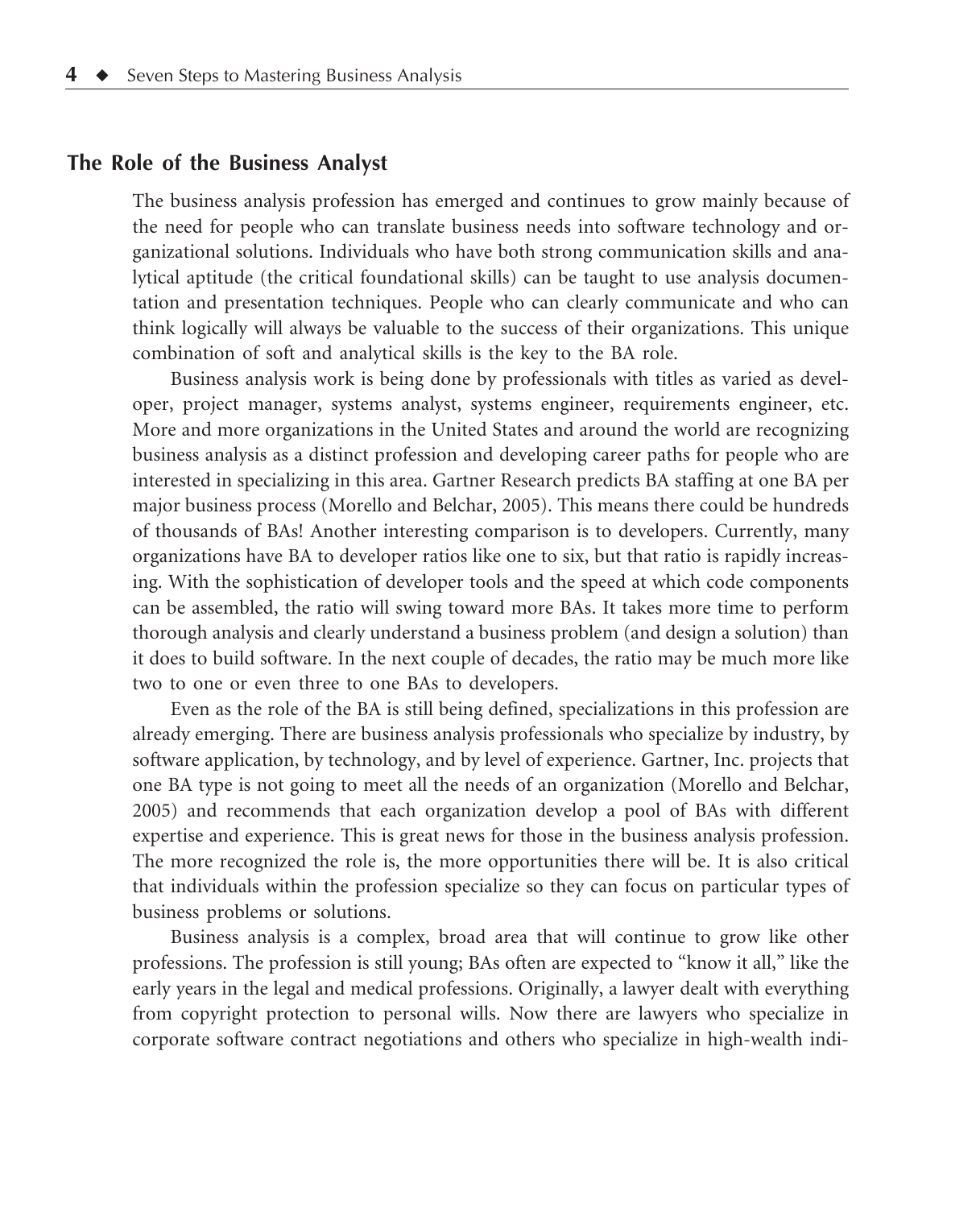vidual estate planning. In the medical profession, as medical research continually uncovers new diseases and treatments, general practitioner doctors and nurses are unable to maintain expertise in every area. The medical profession has specialties like cardiology, podiatry, and nephrology. New technology, pharmaceuticals, and procedures also drive many medical professionals to choose a specialty and focus on it. Patients benefit from this specialization because a specialist can stay abreast of new discoveries in his or her area of expertise. BAs also will become specialized and focus on a particular area of the work where there is a special interest and proficiency.

#### **Business Analyst Traits**

Most people who are drawn to the business analysis profession have traits in common. Analysts enjoy learning new things and have a natural curiosity. In addition, BAs have a rare combination of the ability to see the big picture (conceptual thinking) while being very detail oriented. This combination of traits results in a very successful BA.

The "people" skills necessary to be a successful BA are many and varied. They include strong listening skills, both verbal and non-verbal. They include the ability to ask good questions and probe deeper for very detailed information. They include leadership abilities—running successful meetings, encouraging team members, and supporting corporate goals. The real secret to all of these skills is knowing the individuals with whom you are working because every human being communicates slightly differently.

The technical awareness needed to be a successful BA includes software development approaches, organizational IT standards, data design and storage strategies, and software usability principles. Business analysis professionals must stay abreast of current trends and capabilities and be able to communicate effectively with the technology team.

Since the role of BA requires so many different skills, most individuals in this role are constantly working on improving and increasing their skill sets. The effective BA is always stretching himself or herself to learn new techniques and improve his or her use of analysis tools.

The extent of the responsibilities of the BA changes on every project and may even change during the course of a project. Since the BA is bridging a gap between groups of people who speak different languages, he or she must be able to span the gap, regardless of its width. Refer to Figure 1.1. Assume the length of the line to be the extent of the gap. When a BA is working with an individual or group of subject matter experts (SMEs) who are very knowledgeable about their business and have worked on IT projects in the past, the gap is narrow. On the other side, when a BA is working with technical people who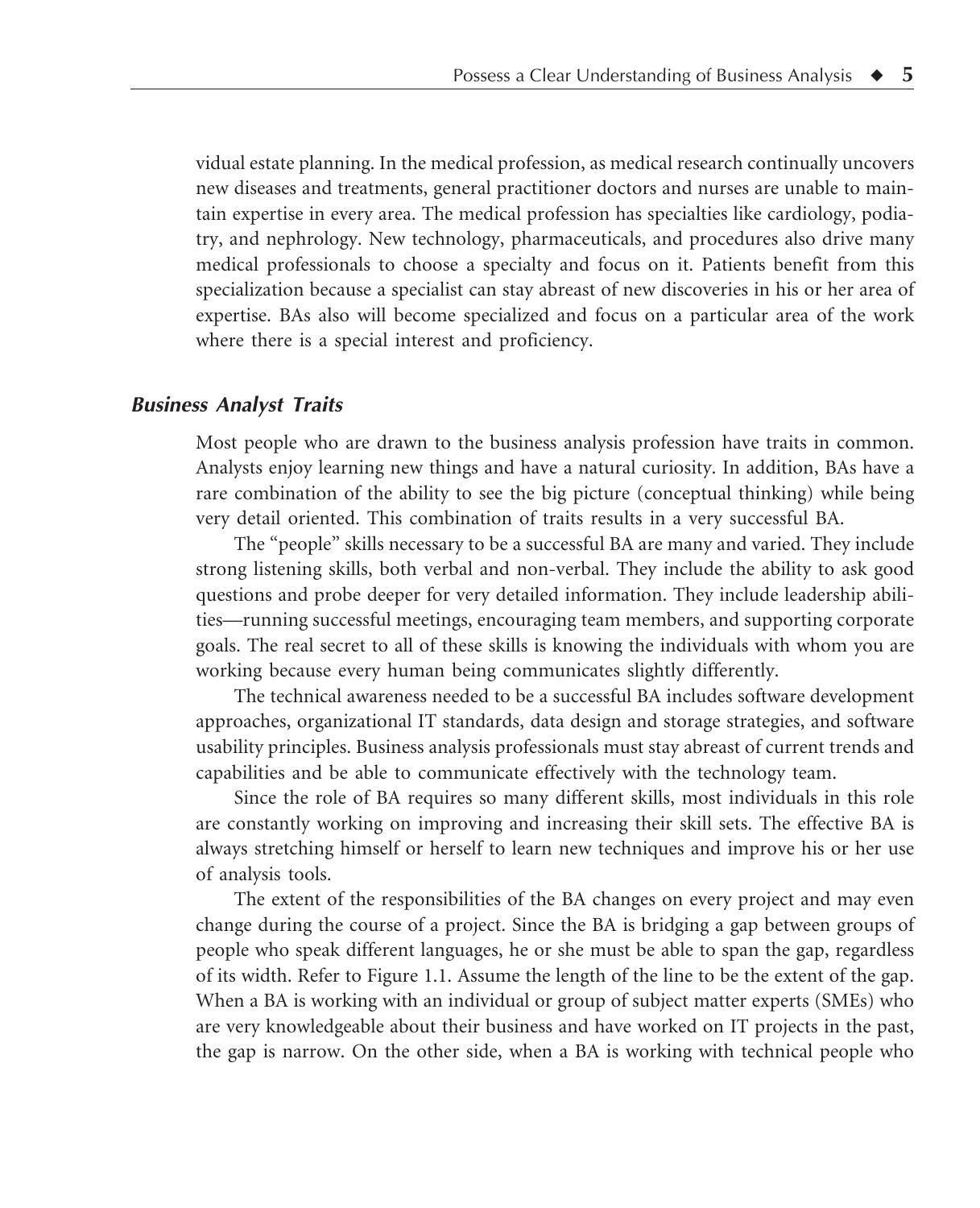

**FIGURE 1.1. Short Bridge for Business Analysts to Span**

are strong communicators and knowledgeable about the business, the gap is narrowed. In this ideal scenario, the BA is easily able to span the gap by bringing the two groups together. Ideally, these are the types of project situations to which a new BA should be assigned.

When a BA is working with an individual or group of SMEs who are not experienced with IT project work, have never provided or reviewed requirements, and/or who are inexperienced in the business domain, the gap widens. On the other side, when a BA is working with an individual or group of technical professionals who have weak communication skills, little or no industry or business knowledge, and/or limited experience in developing software, the gap widens further. In this more challenging scenario, the BA stretches himself or herself to the maximum he or she can to bring the groups together to develop effective business solutions. This requires a more experienced, adaptable BA. Figure 1.2 shows this wider gap.

Most projects fall somewhere between the two extremes. An experienced BA assesses this gap soon after being assigned to a project. *He or she then plans the business analysis work with the size of the gap in mind.* Clearly recognizing and acknowledging this gap gives the BA an important insight into the scope of his or her responsibilities.

#### **History of Business Analysis**

Traditionally, everyone involved with software development came from a technical or IT background. They understood the software development process and often had programming experience. They used textual requirements along with ANSI flowcharts, data flow



**FIGURE 1.2. Long Bridge for Business Analysts to Span**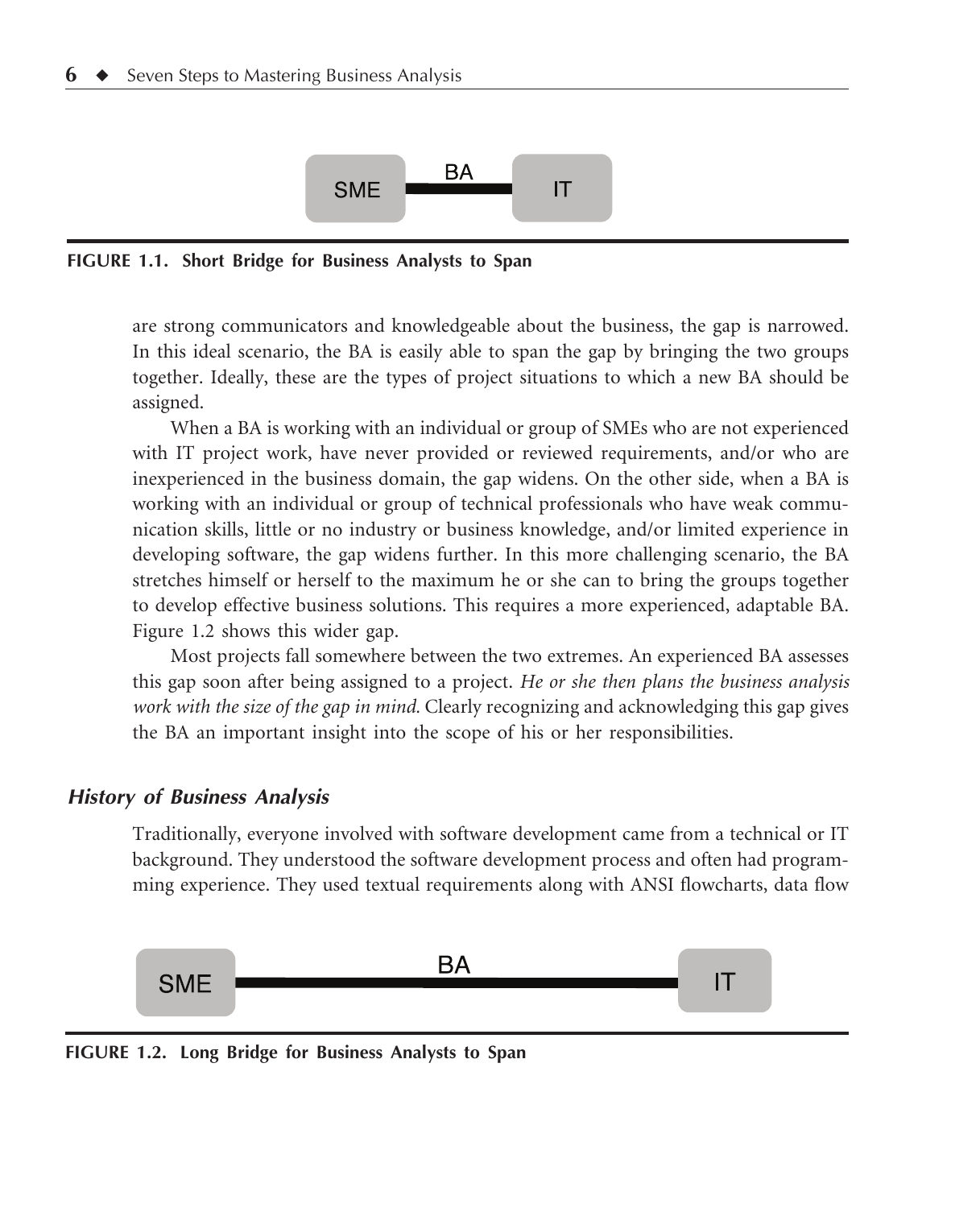diagrams, database diagrams, and prototypes to document the software design. Frustration with software development was caused by the length of time required to develop a system that didn't always meet business needs. Business people demanded easy-to-use, sophisticated software and wanted it better and faster.

Many business people got tired of waiting for large, slow-moving IT departments to roll out yet another cumbersome application. They began learning to do things for themselves or hire consultants, often called BAs. These consultants would report directly to the business management and help with software design and development. As businesses experienced the benefits of having a person dedicated to finding solutions to business problems, the number of BAs increased. Individuals from the business units became BAs, with backgrounds as varied as marketing, accounting, payroll processing, and claims administration.

IT groups did not initially see the value of this new role. BAs inside business units were sophisticated users who were anxious to take advantage of new technology and were willing to look outside the enterprise for help. Some user departments purchased software packages without consulting their own IT department. Others hired outside developers to create new software. These stand-alone systems caused even more problems for IT, which was suddenly asked to support software that it had not written or approved. Small independent databases popped up everywhere, with inconsistent and often unprotected data. IT organizations realized that creating a BA role internally was critical for continuing to support the business and stay in control of software applications. In addition, as some software development projects were outsourced, the need for quality, detailed requirements became painfully obvious.

Several other factors have increased the need for and value of dedicated business analysis professionals. The explosion of customer-facing Web pages demanded an increase in the understanding of usability and human factors in design. The International Organization for Standardization® (ISO) set quality standards that must be adhered to when doing international business. Carnegie Mellon University created software development and organizational quality standards with CMMI® (Capability Maturity Model Integration). Six Sigma™ has provided a disciplined, data-driven quality approach to process improvement aimed at the near elimination of defects from every product, process, and transaction. Business process management products are dedicated to improving efficiency and consistency at an enterprise-wide level. Service-oriented architecture (SOA) encourages improvements in software design and reuse of system components (called services).

All of these movements have been driven by frustration with the quality, timeliness, and applicability of business support from technology groups. Every study of software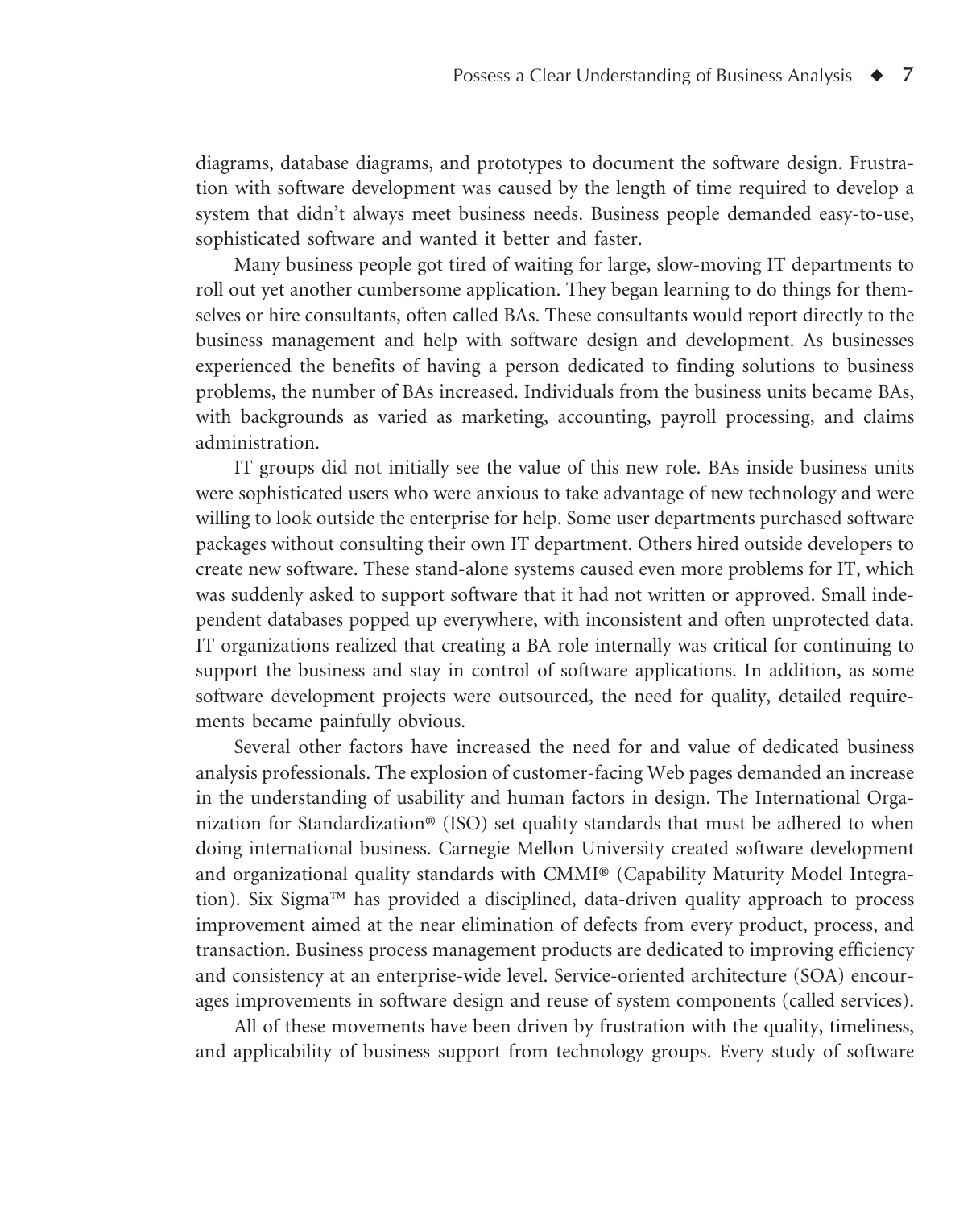development failures shows that incomplete, incorrect, and missing requirements are the main reason for failures. It has become clear that the software development process needs a profession of people who are dedicated to eliciting, analyzing, and presenting requirements from a business perspective and making sure that the business needs are met in the software design and development.

# **Where Do Business Analysts Come From?**

BAs come from both IT backgrounds and business areas. In the best situations, the business analysis professional has a combination of IT and business skills.

#### **From IT**

BAs with an IT background are very analytical individuals who enjoy problem solving. They are attracted to software development because of its emphasis on solution design, logical thinking, and discipline. Systems analysis and design involves the same type of critical thinking skills as business analysis. These individuals often were strong designers and developers because of their inherent logical thinking patterns and attention to detail. They are often promoted to more analytical roles because, in addition to their strong problem-solving skills, they have strong communication skills.

#### **Case in Point**

I began my career as a developer and was successful. I found that not only did I enjoy solving problems but enjoyed finding them and learning about business processes from the business experts. I remember the first time that I was programming based on requests and specifications from a BA. I felt frustrated because I wasn't tasked with talking with the users directly. I wanted to know exactly what went on in the business and why they had requested this software functionality.

BAs with an IT background can become masters in business analysis as they build their business expertise. Often, new analysts with IT experience limit recommendations for potential solutions to software. They may not consider process changes or organizational changes as effective methods for problem solving. They may not understand the time required to implement a change in business procedures when new software is deployed. They need to look for business solutions without assuming that technology is the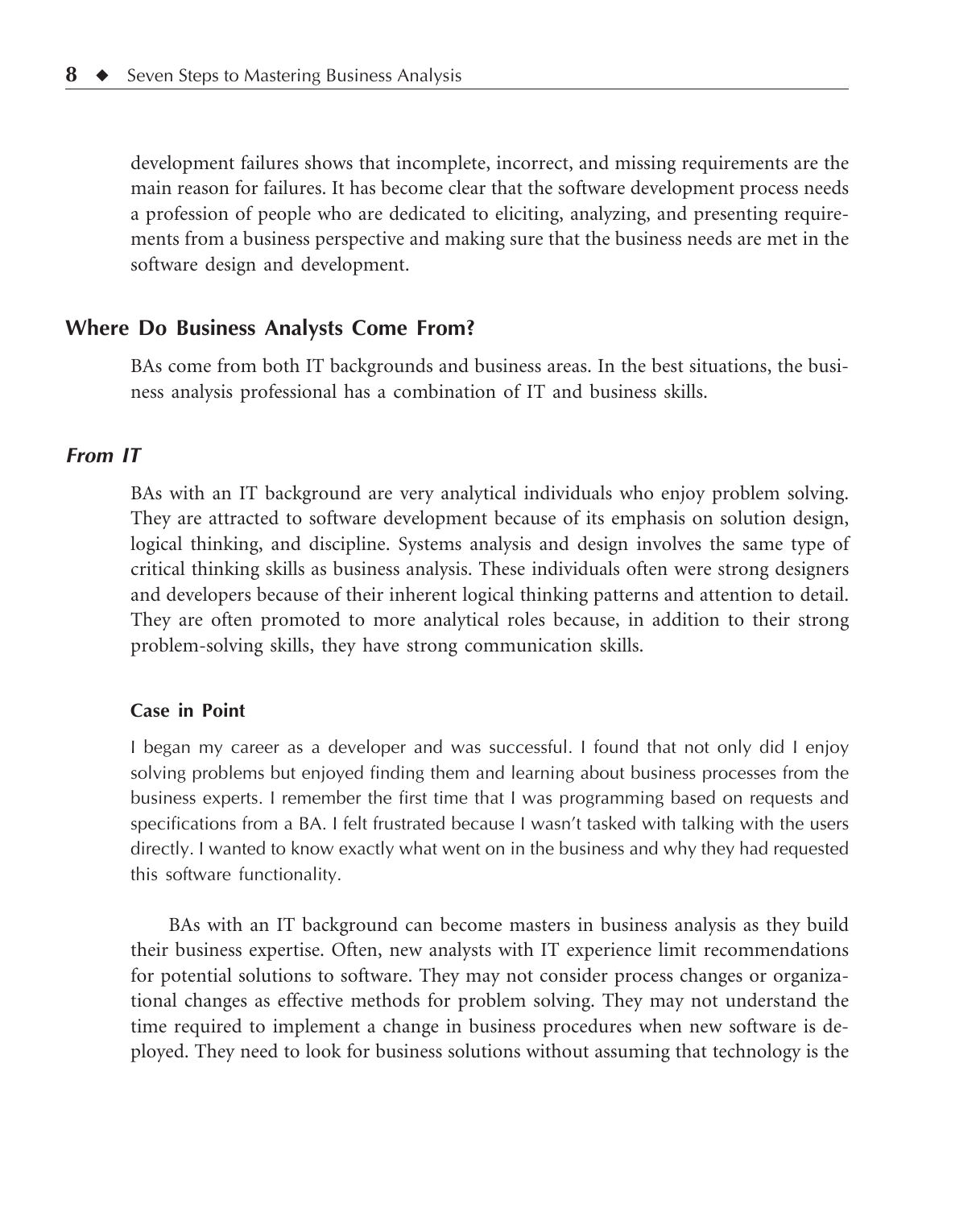answer to every question. They need to learn to think like a business person, understanding the goals of the enterprise, and adjust their view of technology to one that supports the business goals rather than driving them.

#### **From Business**

Individuals from business units have also moved into business analysis. BAs who have work experience in a business typically have been acting as SMEs on IT projects, so they are familiar with project structure and requirements. These BAs bring a wealth of subject matter knowledge with them. Often, they originally joined the organization as a professional business person and excelled in their role. These individuals are promoted within the business because of their intelligence and ability to see more than just their job. They often recommend procedural or workflow changes to improve efficiency in their areas. They show strong analytical and problem-solving skills within the business area, along with strong communication skills with management and their co-workers.

#### **Case in Point**

Several years ago, I joined a project, in progress, as the project manager (and BA). The assignment was to implement an upgrade to a vendor-supplied software package that supported annuities for an insurance company. The application running in production was several versions behind and the vendor was about to discontinue support of the oldest version, so the upgrade was mandatory and had a firm due date. Because some custom development had been done to the production version of the software, the new version of the package could not be installed directly "out of the box"; it had to be reviewed and modified where necessary. This application supported thousands of annuities worth several million dollars.

Since the project plan was already done and the team was small, I should have had plenty of time to play the role of the BA. But things did not turn out as planned! The project plan turned out to be incomplete, and I also discovered that this organization did not have a quality assurance group. Suddenly, in addition to analyzing, developing, and implementing, my team had responsibility for all system and integration testing and managing the user acceptance tests. This all still may have been manageable if I had been an expert in annuity processing. But I was not. Annuities are very complex financial instruments. The owner invests either a lump sum or a series of payments, and the insurance company pays back the investment through a series of periodic payments that begin sometime in the future,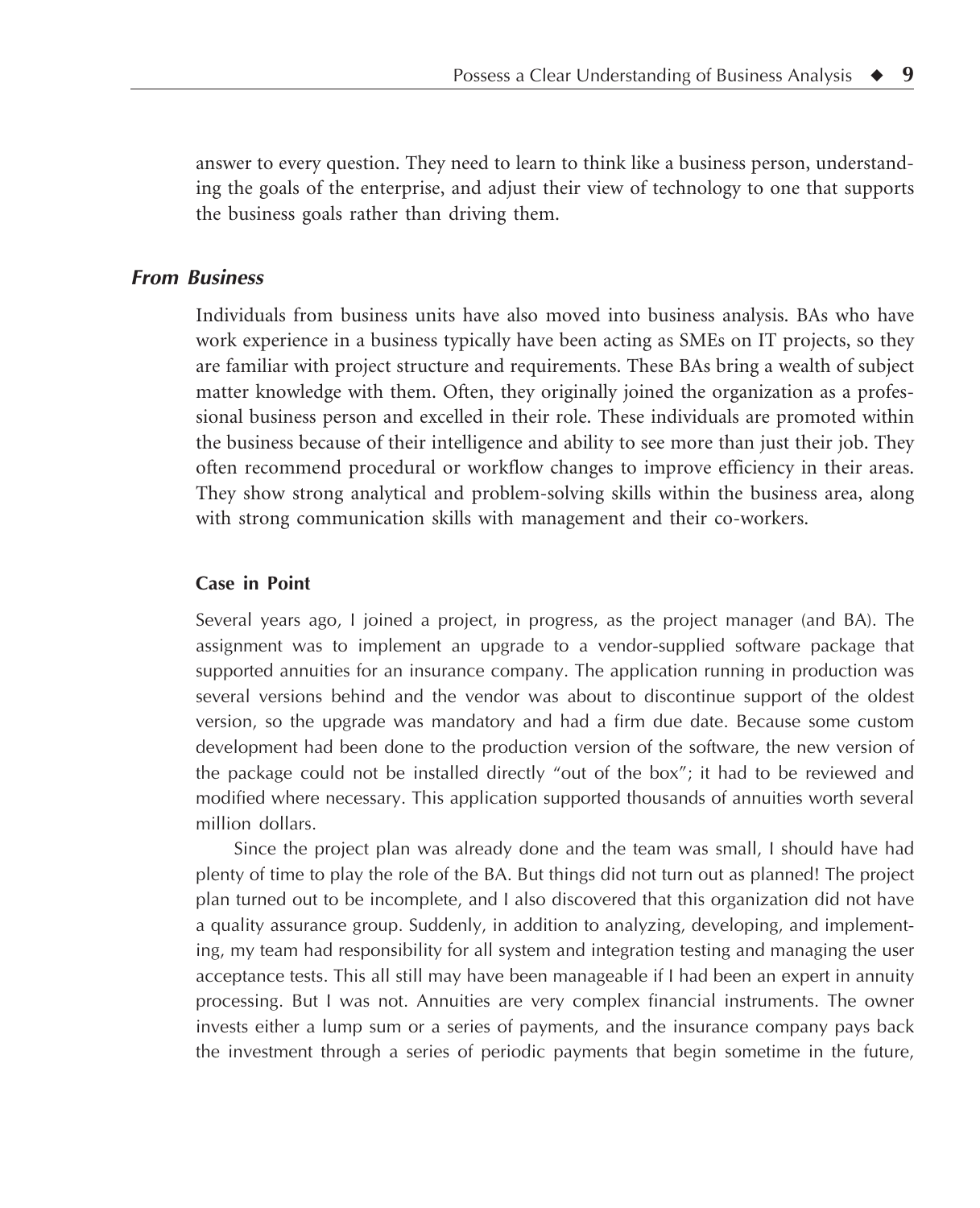along with earned interest. Some annuities are tied into life insurance policies, with payment starting or changing upon the death of the insured. There are cancellation penalties and complex interest calculations.

Insurance agents and annuity administrators spend years learning all of the calculations and payment options available with annuities. They also must understand the government regulations (i.e., the U.S. Securities and Exchange Commission) related to annuity contracts. This is not a business domain that I was going to be able to analyze and learn in a few weeks. In addition to the complexity of the product, testing had to be conducted using future dates (have you ever tried to set your system date to a date in the future?), and we had to simulate transactions over several years and several mock deaths. This was a project where an industry expert BA was critical.

Fortunately, I was able to justify the addition of a full-time BA to assist with the package customization requirements and conduct all of the testing. Even more fortunately, I was able to find an experienced BA who was an expert in life insurance and annuities! The story has a happy ending because I was able to focus my time on project management and implementation requirements while the BA handled the business stakeholder communications, elicitation and analysis of requirements, creation of test plans, and execution of the test scenarios. Without this skilled and experienced resource, the project would have failed.

BAs with a business background will benefit from increasing their technical intelligence. They need to learn as much as possible about how software is developed, what capabilities are available through technology, and the relative time and cost of developing each capability. A BA must be able to discuss options with very technical individuals and must feel confident in his or her knowledge during such conversations. BAs also need to learn about IT architecture. Often, IT components must be built in a particular order because the underlying architecture is needed before business functions. IT architecture is discussed further in Chapter 5.

# **Where Do Business Analysts Report?**

Business analysis professionals reside in one of three departments in most organizations: IT, individual business units, or a central business analysis group often referred to as a business analysis center of excellence.

BAs who are assigned inside business units have a different perspective and a different emphasis than those from the IT area. BAs working in a business unit will be much more aware of the business conditions, competitive issues, and financial issues and will be aware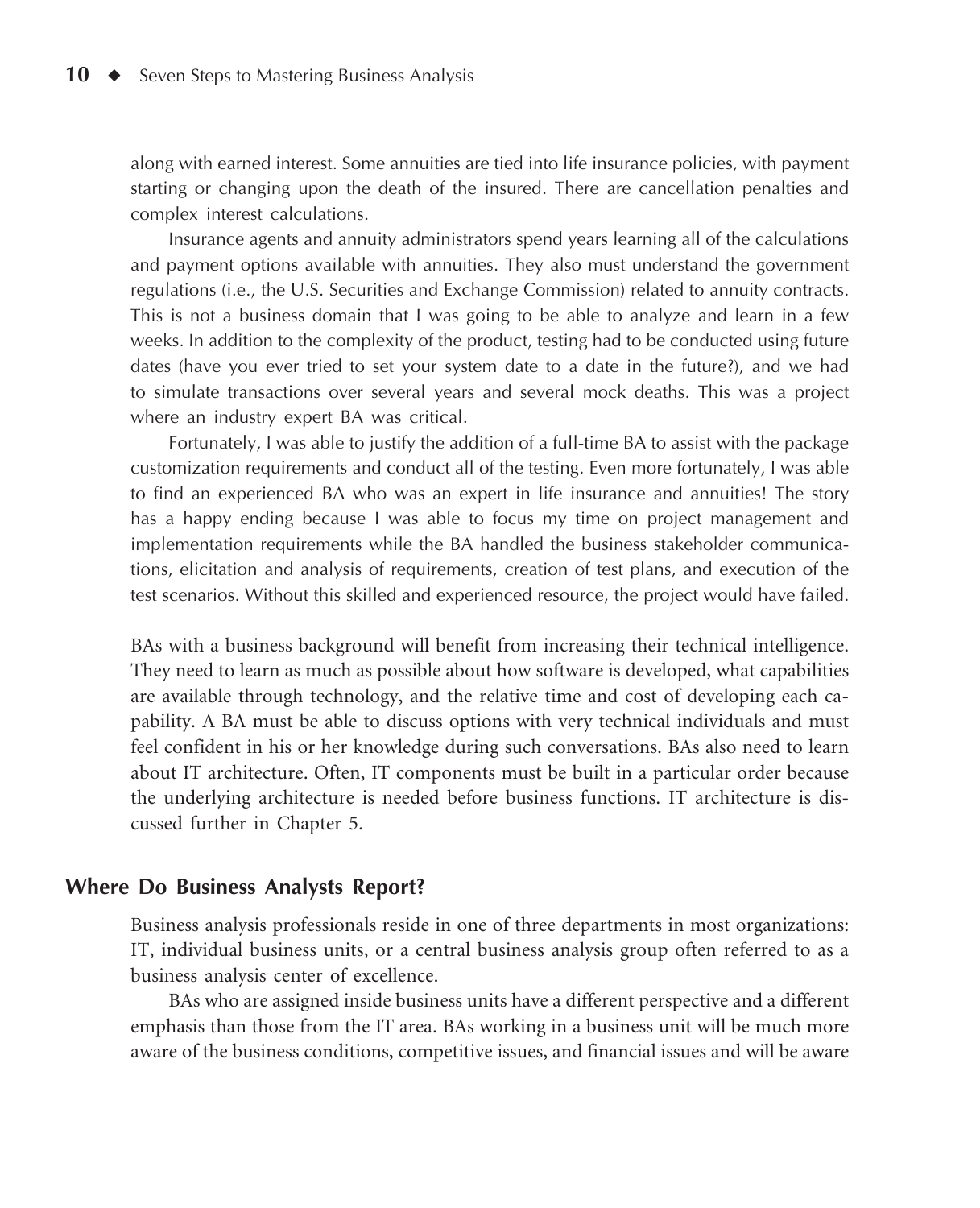of how other groups see their business unit and how these other groups work with their business. This perspective allows the BA to analyze and solve business problems at a detailed level. BAs working in the business area are often involved in writing business cases, documenting current workflows, and re-engineering processes. They also understand how critical IT support is to the business workers. When a BA is sitting in an office next to a customer service representative and hears that person's frustration because the system crashes daily, the BA is acutely aware of how much disruption this system problem is causing. By being close to the business, the analyst is better able to articulate the importance of launching a project to correct the problem. Also, understanding the competitive nature of a business unit, especially in the sales or marketing area, helps the analyst understand why new product ideas must get to market as soon as possible. There is usually a window of opportunity that if missed will decrease the long-term sales of the product.

When BAs are working inside a business unit, their line management and project sponsors usually report to the same division. This alignment allows the BA to be a true advocate for the business. There may be conflicts when the BA reports to an IT project manager or the project management office because these groups may have different priorities than the business. A challenge may also arise because the BA may not understand the software development process and may not prioritize architecture pieces as high as necessary for strong software design.

BAs working in IT will be much more aware of the technical environment, availability of new capabilities, and other current projects that may be related and will be aware of how technology is developed and maintained. This perspective allows the BA to analyze and solve business problems from a strong technology perspective. If the BA is sitting in an office next to someone at an IT help desk and hears that person voice frustration every day because callers don't understand how to use a particular application, the analyst is acutely aware of how much disruption this system problem is causing. The analyst is better able to articulate the importance of launching a project to correct the problem. Also, understanding the architectural nature of software helps to better design solutions that will interface smoothly with surrounding applications. If a BA has a deep understanding of what is possible and what IT resources are available, he or she is able to set more realistic expectations and help the customer envision more powerful solutions.

When BAs report to IT management, they often have access to resources and technologies of which the business unit may not even be aware. A challenge with this organization structure is that IT may drive the business as opposed to the business driving software development. It may be difficult for the BA to be an advocate for the business when he or she reports to and is paid by IT. This is a conflict of interest.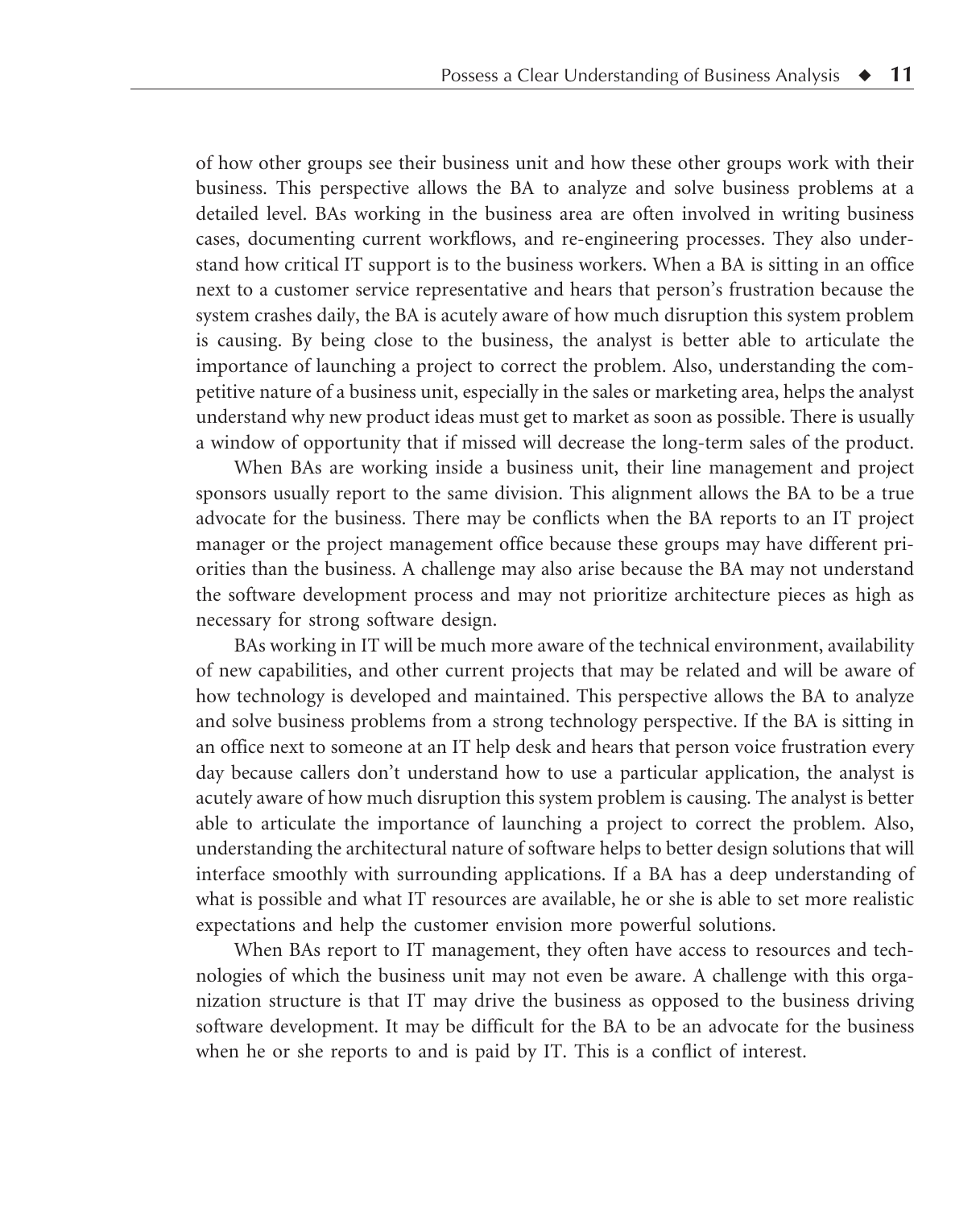As the role of the BA has been refined, the work of the position has grown. The BA working in a business area often analyzes business problems *before* projects are identified, utilizing techniques such as root cause analysis. He or she may identify potential solutions and perform cost/benefit analysis, developing a business case to gain project funding. The BA working in the IT area is typically assigned *after* a project has been approved, focusing on learning the business requirements and making sure the technology solutions meet those needs. An experienced, well-rounded BA could work in either arena effectively.

A business analysis center of excellence is a business unit expressly created to support individuals performing business analysis work. The idea for this group comes from the project management office concept, which many organizations have instituted. The advantage of having a department expressly focused on business analysis work is that the best practices and guidelines are more easily standardized and available for the entire enterprise. Business analysis professionals share lessons learned on projects to improve future work. BAs have support and guidance from other BAs.

A business analysis center of excellence supports business analysis professionals by providing a list of approved analysis techniques with diagramming and naming standards. A mature center of excellence may provide analysts with software tools to support the development of requirements, requirements management, and requirements tracing.

Managers who are considering reporting lines in their organization should consider the advantages and challenges of each option. These decisions depend on the enterprise philosophy toward business analysis work and the organizational culture. Consider who is driving the development of technology solutions: marketing, sales, IT? Consider how well the value of business analysis work is understood by the organization. BAs can demonstrate their value quickly regardless of where they report as long as they are given the time and resources necessary to elicit and develop quality requirements.

# **WHO MAKES A GREAT BUSINESS ANALYST?**

There are several important characteristics and skills that are necessary for success in business analysis work. The BA must:

- ◆ Be an outstanding communicator
- Understand general business concepts and be able to advocate for the business
- ◆ Have an understanding of technology
- Enjoy very detailed research and recording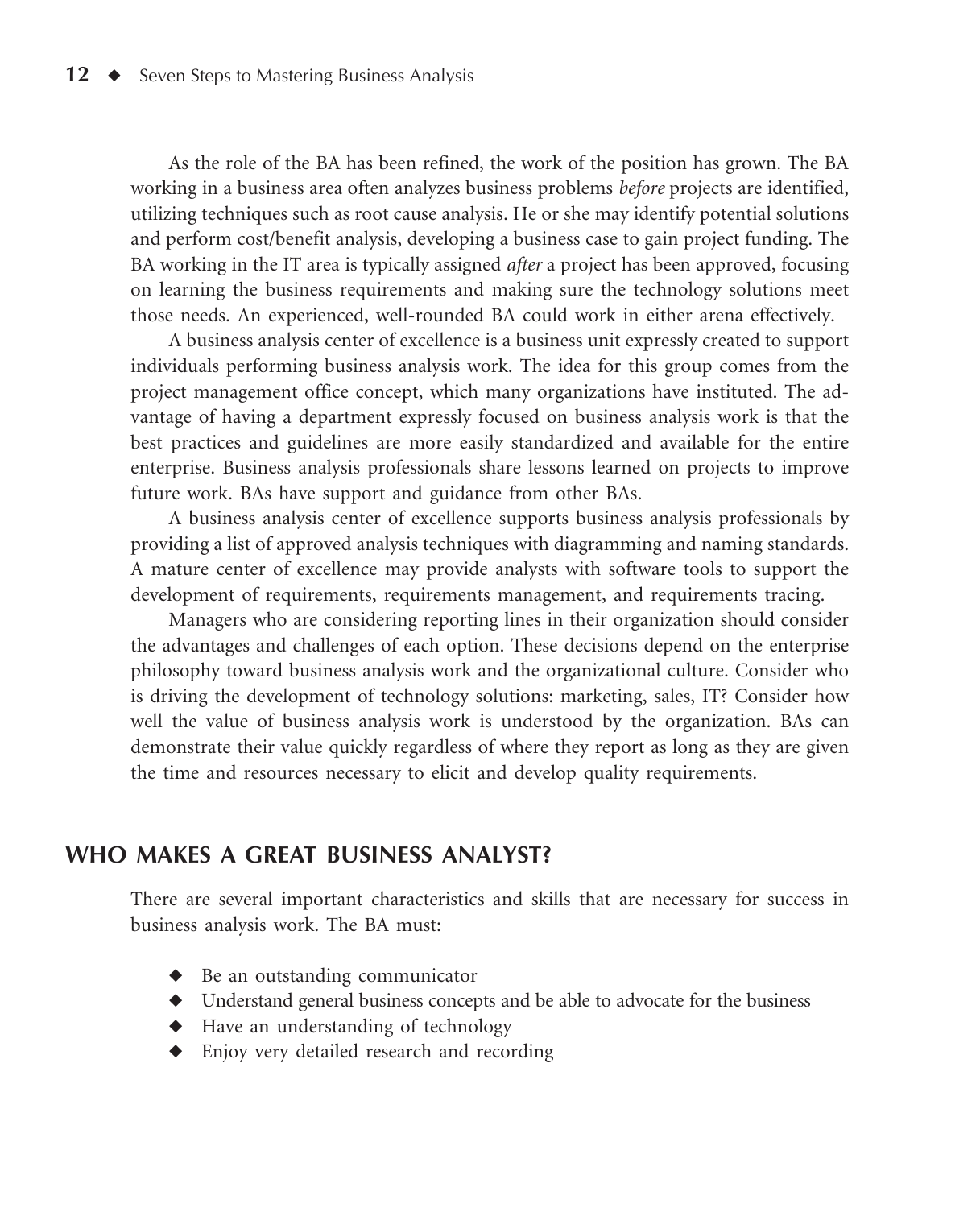- Be skilled at organizing and managing large amounts of information in various formats
- Be flexible, be naturally curious, and enjoy learning new business domains
- Understand the software development process
- Be able to work through complex business problems and determine the root cause of a problem
- Come prepared with a tool kit of techniques to elicit, analyze, and present excellent requirements

This profession requires a wide breadth of skills and extensive business experience. You may be considered a competent and successful BA after you have a few years of experience and learning, but the learning and increase in abilities will continue throughout your career. Compare this with the skills and ability of a musician. Many people play the piano successfully both professionally and as amateurs. Beginners can learn to play many songs and accompany groups. Intermediate and advanced players compete and win awards. Career players are invited to join symphonies and orchestras around the world. Some virtuosos have solo careers that include concert tours and recording contracts. Yet, they are all *pianists*. Ask anyone who plays whether they have *mastered* the piano and 100% of honest pianists will say: "No, I have not mastered the instrument." When asked if they could improve, most will answer: "Yes, I could improve with more lessons and more practice." Their answer will never change throughout their lives. BAs should also answer these questions in the same way. There is always more that can be learned; mastering business analysis involves work on different types of projects, dealing with different stakeholders, using different techniques, creating different deliverables, and analyzing different business areas. Skills can always be improved and honed. A BA can continue to grow within the profession throughout his or her career.

*Note that number of years of experience alone is not a good indicator of business analysis expertise.* If you have been doing the same tasks, in the same business area, for many years, your other analysis skills may be lacking. For example, a BA who supports maintenance changes to a particular application system may know exactly how to write functional requirements and design changes to that system. The projects all follow a similar process and the stakeholders are always the same people. This BA may be very proficient in these projects and have a very satisfied sponsor, but if moved to a different department or assigned to work on a different application, he or she might not be able to be effective because a different project might require different techniques and skills.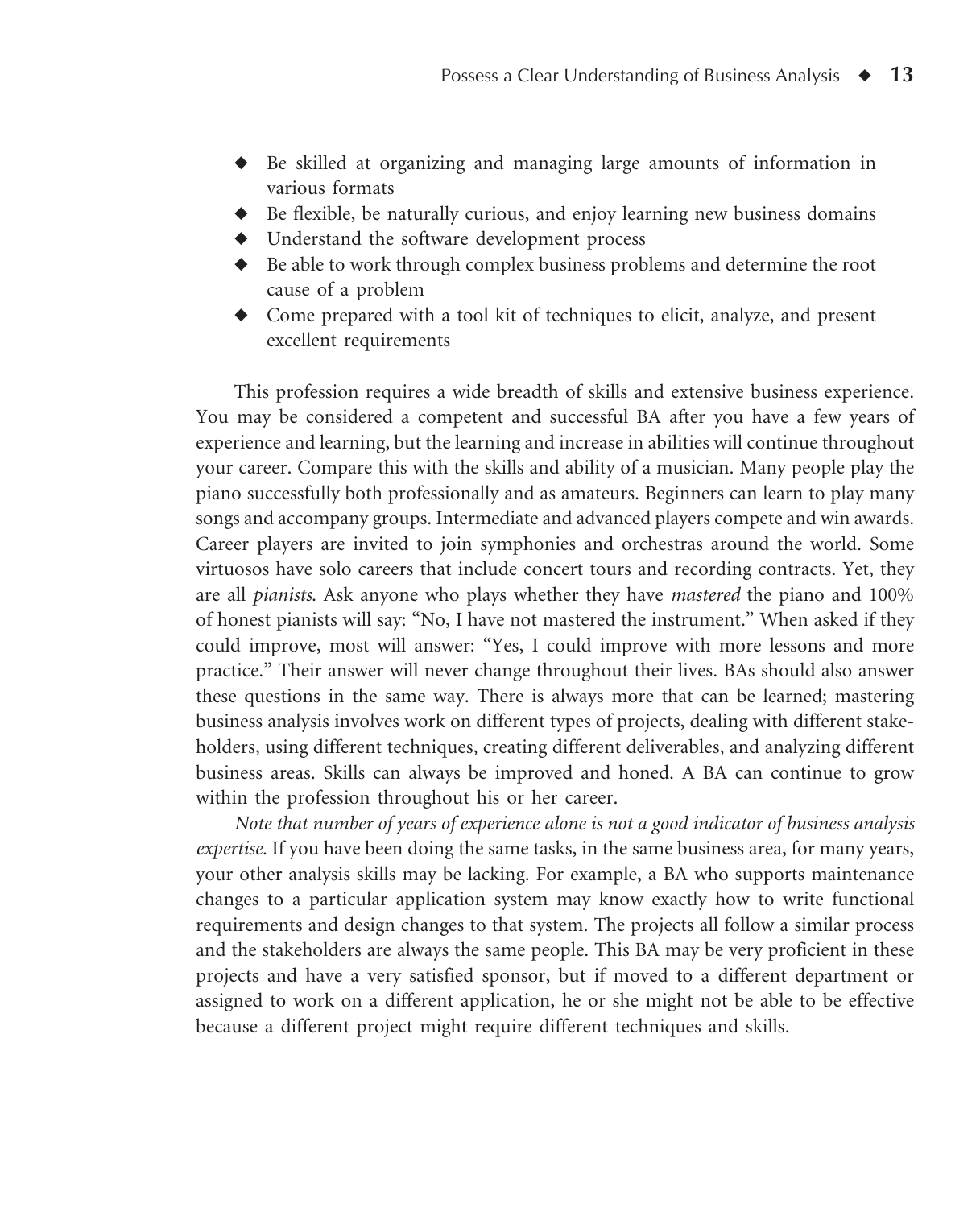Many successful BAs are individuals who have worked as consultants in different organizational settings, on many different types of projects, using many different analysis techniques. Others have worked for several companies, gaining experience in different industries and working with different types of stakeholders. This may be considered a "fast track" for the business analysis professional. *If you are interested in developing into a master business analysis professional, ask to be assigned to different business units and different types of applications, using different software development methodologies and tools.* The more varied your experience, the more flexible and adaptable you become. Flexibility and adaptability are key skills for business analysis.

So how does a person learn business analysis and how does a BA become a virtuoso? To take the piano analogy a little further, you must first learn the basics and then practice, practice, practice. Pianists learn the basics like reading music, memorizing the notes created by each key, and understanding the use of the pedals, along with the fundamentals of technique (e.g., when to use the thumb vs. the index finger). They then use what they have learned on simple pieces to start to put all of the knowledge and skills together to create "music." They don't start out playing Chopin—they often start out with "Row, Row, Row Your Boat"!

Similarly, a BA must start by learning the basics:

- What is a requirement?
- What are the techniques for eliciting, analyzing, and presenting requirements?
- What are stakeholders and what is my responsibility toward them?
- How are business problems solved?
- What technologies are available?

The BA puts all of this knowledge together on a project (hopefully a small, simple one at first) to perform "business analysis." The basics of business analysis are: an understanding of the role of the BA, understanding requirements, and learning to think analytically and critically. There will be missed notes along the way. There will be hesitations and stalls as the BA works his or her way around the "keyboard." Have you ever listened to someone who is just learning to play the piano? It can be painful on the ears. They are encouraged to practice alone. But BAs must practice on real projects, right in front of everyone!

As with any complex work, there are always prodigies. Mozart started playing piano at the age of four and by age six was accomplished and giving performances. There are some individuals for whom analysis, problem solving, and solution design are as natural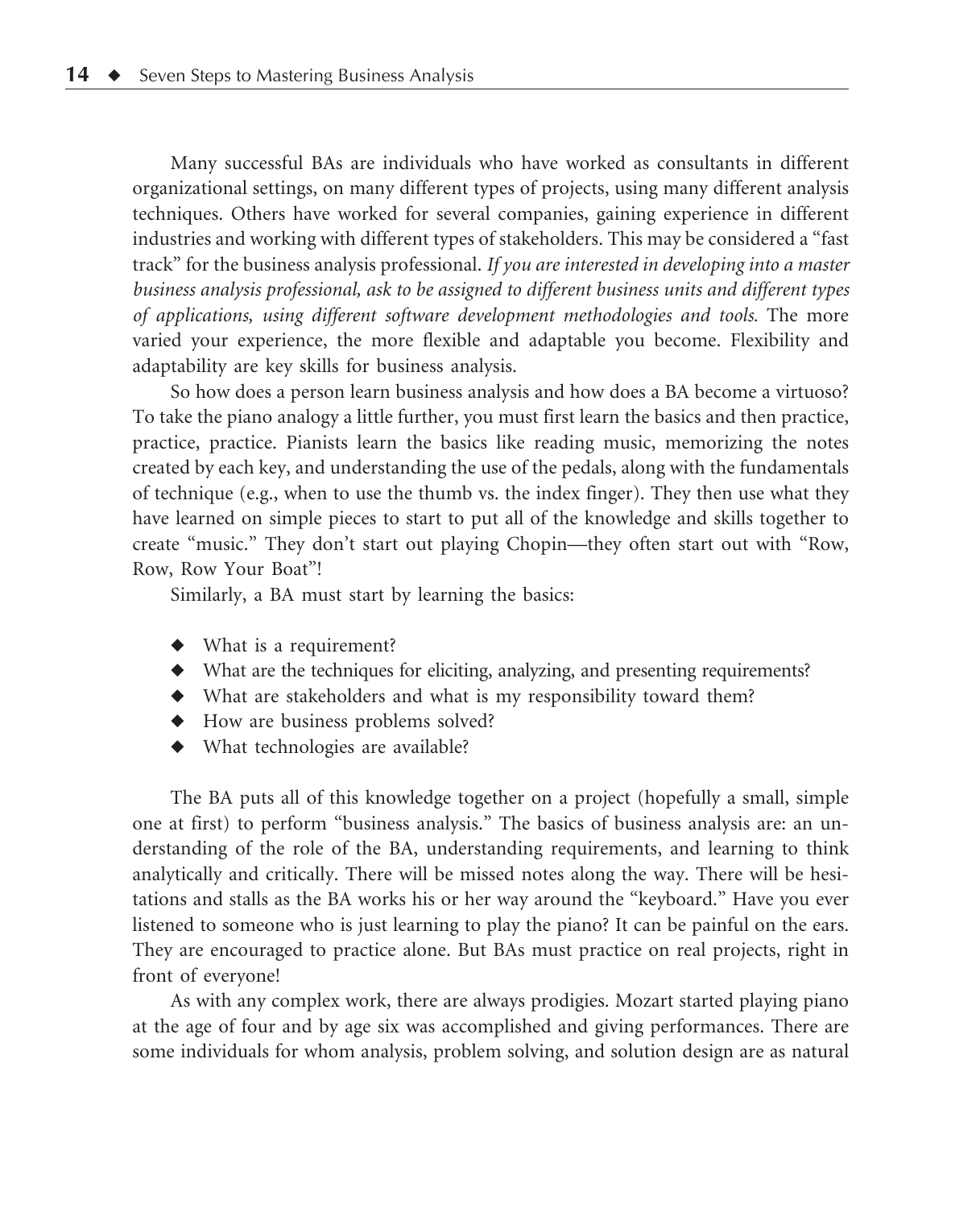as walking. There are also individuals for whom asking questions and probing for detailed information are part of every interaction. These individuals are natural-born analysts and will quickly develop into very successful BAs once they learn the formal techniques and guidelines within which to harness their talents.

Understanding the development of a business analysis professional and his or her maturity level is very important for managers and project managers who are assigning resources. If possible, new BAs should be allowed to work with experienced BAs who can coach and mentor them through their first few projects. Quality training in analysis techniques and communication skills should be provided. BAs should have an intern period, almost like doctors, where they are supervised by an experienced BA for a year or two before they are left on their own. Support, help, and guidance for new BAs will best help them develop their skills. Experienced analysts often require little supervision. Recognize prodigies who may not produce a requirements deliverable exactly according to standards but probably have an excellent vision of a possible solution.

#### **Case in Point**

My career has spanned several industries and business areas. My first job was as a programmer for a U.S. automobile manufacturer. The career path then was to start as a programmer, move to a programmer/analyst, then a systems analyst, and finally a project manager before being considered for management. As a programmer, I worked with systems analysts who worked with the business stakeholders to understand needs and then design a solution. This was before the role of the BA was separate from that of a systems analyst. As a developer, I was also often included in discussions with users, doing everything from gathering requirements, facilitating requirements workshops, and designing user interfaces to conducting training. My first assignments were in assembly plant support. I did not know anything about building cars or trucks. My business stakeholders patiently explained the assembly process to me and gave me frequent access to the plant floor to see how parts were brought together and assembled into a working vehicle. Although today I still retain a high-level understanding of the process, I never became a business expert or industrial engineer. I was able to understand the process at a high level and ask suitable questions to develop an in-process inventory system. It was not easy, but I was able to bridge the gap between the business needs and the technology solution.

My natural interest in problem solving was supplemented by systems analysis training. I was fortunate to be working with excellent co-workers who mentored me as I learned to consider all of the ramifications of a possible solution.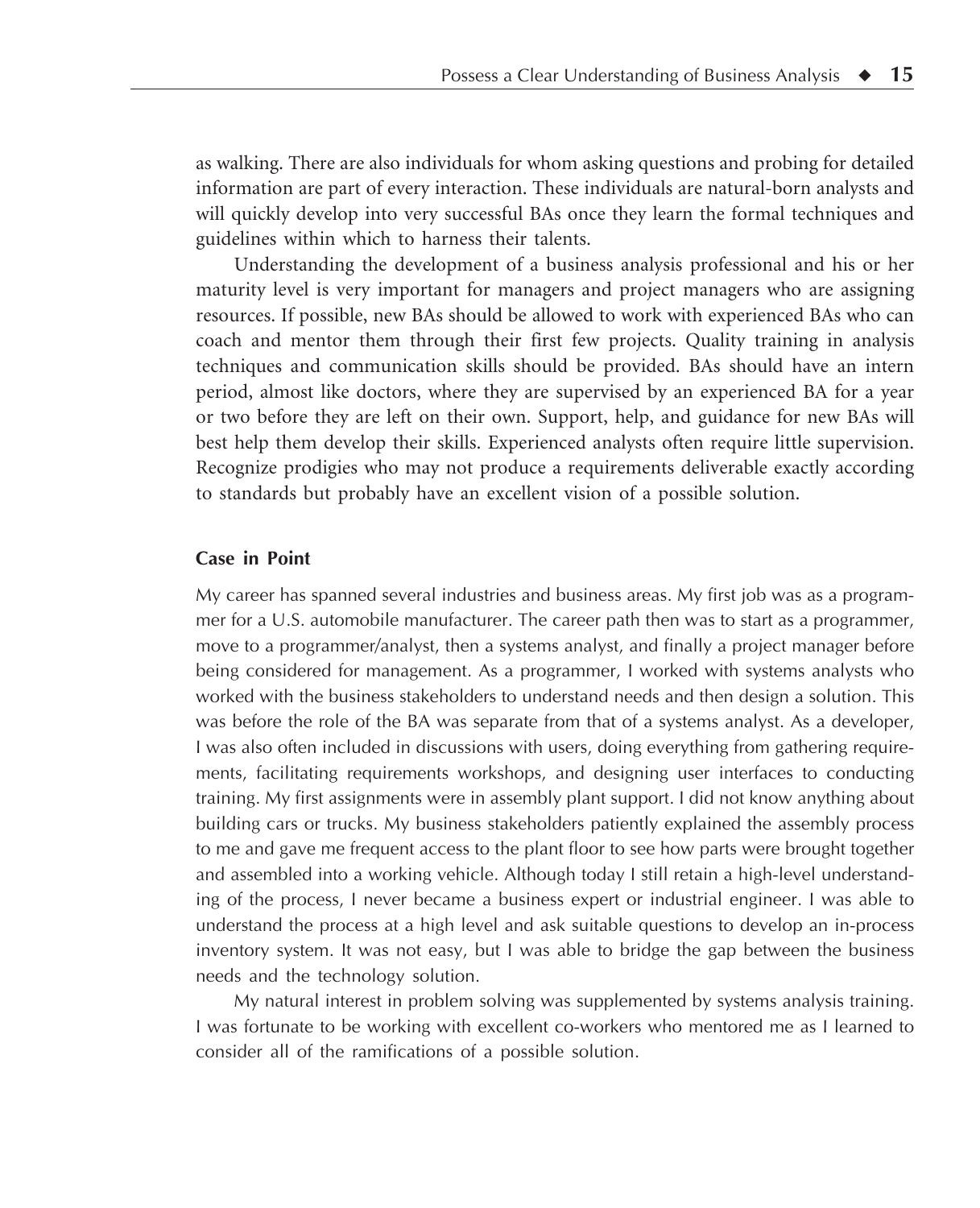Other projects included manufacturing systems, cost accounting systems, and developing a data dictionary system. These business systems are very different, and each required me to do extensive learning from the SMEs before I could help to recommend effective solutions. After my first job, I worked at a mortgage servicing company and an automobile club. Once again, at the beginning of each project, I had to learn as much as I could about the particular business area (i.e., mortgage tax pay procedures, the secondary mortgage market, emergency road service). This is the part of the job that I most enjoyed—learning new business areas. An important characteristic of excellent BAs is that they want to learn new things.

# **Business Analyst Suitability Questionnaire**

Becoming a BA is not something that a person should decide quickly. There is a long learning curve, so you need to make a commitment to the profession. It is also not something that someone else should decide for you. Many individuals have found themselves wearing the title BA without understanding what the role involves. Others have been "promoted" into the role by managers who don't understand the skills and characteristics required.

The questions below are intended to help you determine if the BA role is appropriate for you and to determine how well suited you are to the profession. Use these questions to honestly assess yourself. These questions can be answered by anyone interested in or working in the business analysis profession. If you are feeling frustrated in your role, you may find out that you are not well suited for it. If you are well suited to the role but are having difficulty being successful, it is likely that the role is not being supported adequately by your organization. This questionnaire could also be used by career development managers to assess an individual's interest in moving into the business analysis profession. As you read each statement, decide if you agree or disagree.

#### **Suitability Questionnaire**

- 1. I enjoy organizing information. My personal finances are filed and easy to reference.
- 2. I enjoy planning my work. I like to shop and run errands with a list.
- 3. I enjoy, and am good at, preparing documents that are clear and easy to review.
- 4. I am good at drawing diagrams (e.g., maps, floor plans).
- 5. I am able to simplify a complex topic.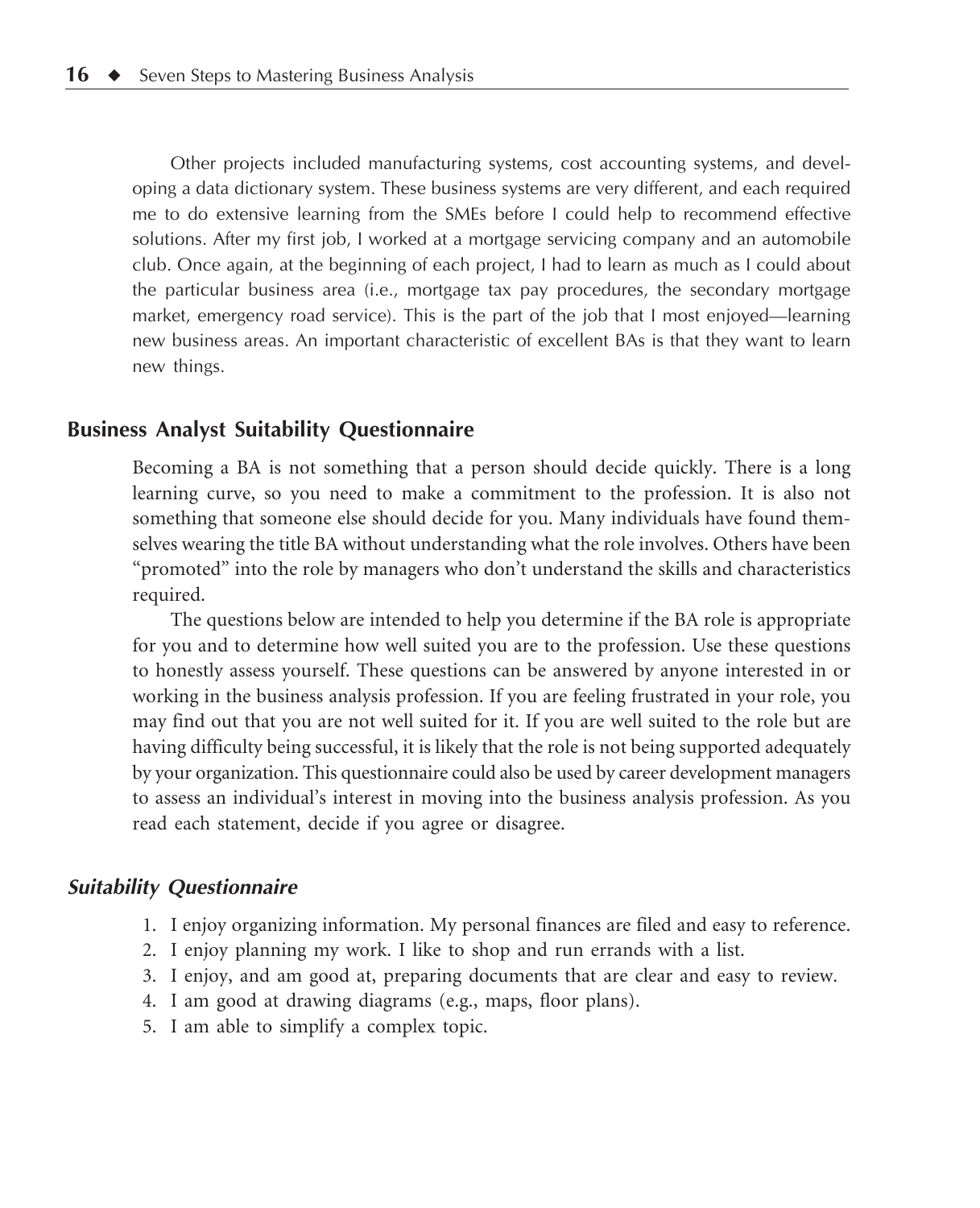- 6. I have a list of tasks that I need to complete daily.
- 7. I enjoy learning new techniques. I am very curious.
- 8. I love problem solving. I enjoy puzzles and logic games.
- 9. I really enjoy getting into details.
- 10. I can step back and see the big picture.
- 11. I am able to motivate myself to get work done.
- 12. I appreciate constructive criticism and feedback so that I can improve myself.
- 13. I love working with people.
- 14. I can handle people with strong emotions.
- 15. I can remain calm when people around me are overstimulated.
- 16. I prefer not to manage/supervise people.
- 17. I am generally patient when others don't understand something that I do.
- 18. I am comfortable dealing with conflict.
- 19. I can honestly and politely tell people when they are straying from the main point when telling a story.
- 20. I am good at negotiating solutions between two other people.
- 21. I enjoy working on long projects.
- 22. I get personal fulfillment from the *act of working* more than the *delivery* of a particular product.
- 23. I am comfortable making presentations in front of groups.
- 24. I am good at conducting meetings, keeping everyone on topic and on schedule.
- 25. Most people enjoy working with me and help me when I ask.
- 26. Before I start every task, I think through how I am going to do it.
- 27. When I receive an e-mail message, I take a few moments to think about to whom and how I am going to respond rather than just reacting.
- 28. I rarely have to send follow-up e-mails to clarify my message.
- 29. When others review my work, they only find a few corrections.
- 30. When someone does not understand something that I am explaining, I can explain it in another way.
- 31. When I give a formal presentation, attendees understand my message.
- 32. I enjoy helping people learn new things.
- 33. I create positive relationships with people.
- 34. I don't mind changing my language to words that better communicate with my coworkers.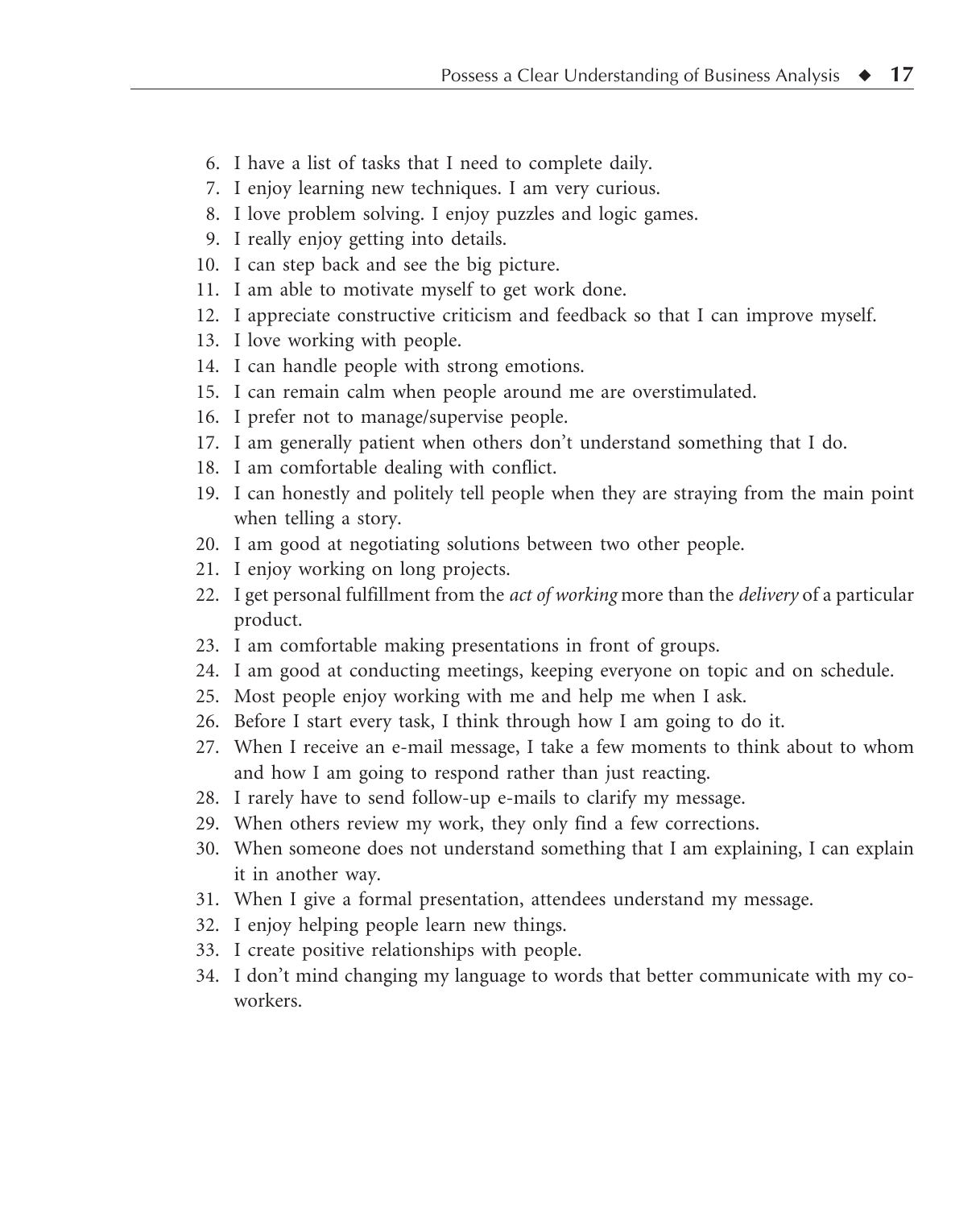#### **Answers**

How did you do? The more statements with which you agree, the more likely you are suited to the business analysis profession. The purpose of this assessment is to honestly answer the question: "Do I want to be a BA and will I excel in this role?" If you do not enjoy the type of work that BAs perform or these are not your strongest skills, it may be better for you to find out now. Keep in mind also that there are various levels of BAs and you will probably start at the beginning level. Beginning BAs will refine and improve their skills as they gain more experience.

Things that you will probably not do as a new business analysis professional include:

- ◆ Manage/supervise people
- **←** Direct activities
- ◆ Be able to immediately respond to a request
- Generate revenue directly for your organization
- See immediate results of your work

This is not a scientifically tested assessment. There are many formal assessment tools that may be useful to consider if you want to get a better understanding of how you work and how you best communicate with others. Communication skills and work preferences are so important to business analysis work that an analyst must understand his or her own styles and preferences. An analyst works with many different stakeholders and is rarely able to convince a stakeholder to change his or her style. The analyst must adapt and conform to the most effective style for each stakeholder interaction. This requires significant self-awareness, along with the ability to read and assess other people.

The Birkman Method® is one approach to learning about yourself and your preferred interactions with others. It is an assessment that results in detailed information about your everyday interpersonal style, underlying motivations and needs, and reactions to stress. It also highlights your interests and recommends the type of work for which you would be most suited (www.birkman.com).

Another useful assessment is the DISC®. DISC is a behavioral model which looks at behavioral style and preferences. Four aspects of behavior are assessed: Dominance (control, power, assertiveness), Influence (social interactions, communications), Steadiness (patience, persistence, thoughtfulness), and Conscientiousness (structure, organization). Scores describe the extent to which an individual is assertive vs. passive and open vs. guarded, in addition to the intensity of each of the four dimensions. For a complete reference, see *The Universal Language—DISC* by Bill Bonnstetter and Judy Suiter.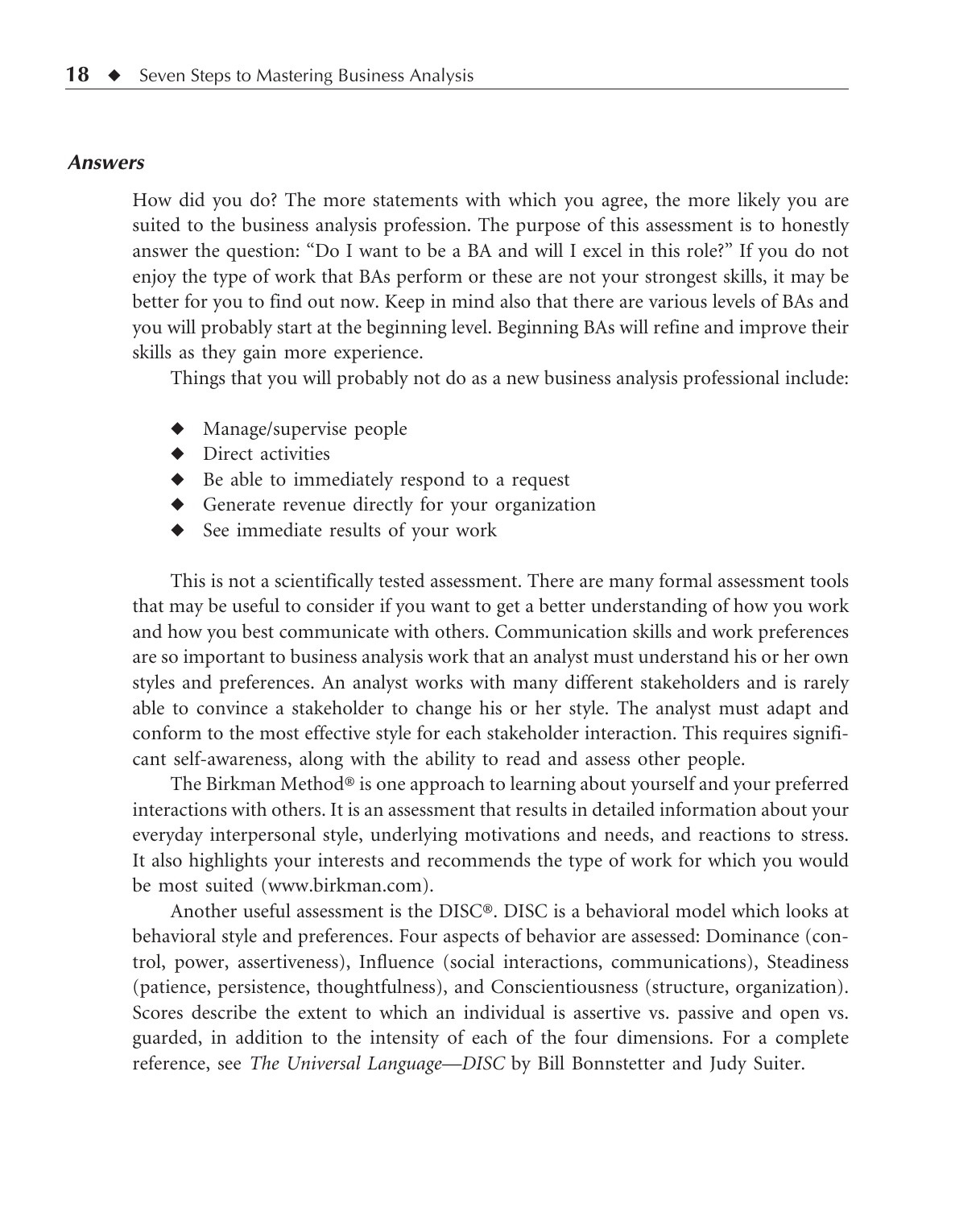The Myers-Briggs Type Indicator (MBTI®) is probably the most well known and most controversial of all personality assessments. The MBTI results in a description of an individual's preferences in areas called *dichotomies*: Attitude (extroversion vs. introversion), Functions (sensing vs. intuitive and thinking vs. feeling), and Lifestyle (judging vs. perceiving). The terms used for these dichotomies have very specific meanings within the MBTI which differ from everyday usage. Volumes have been written about the meaning and applicability of the MBTI.

There are numerous other assessments and published works that strive to help improve human communications. Being aware of your personal style and preferences will allow you to more easily adjust to the styles and preferences of others. As you work with different individuals, you will become more skilled at informally assessing their styles. Carefully listening and observing others is always the best technique for improving communication skills in any profession.

#### **Business Analyst Career Progression**

If you are a new BA or working in a new organization, find a mentor—formal or informal—and utilize that person at every opportunity. Don't be afraid to ask for help and direction. No great musician got to Carnegie Hall on his or her own.

BAs who come from a business background or report to a business unit may spend their careers in the same industry or the same business area. For example, if you have years of business experience in a telecommunications company and decide to change jobs, you are likely to move to another telecommunications company because your knowledge of the industry is valuable. BAs with this industry experience and knowledge will also be excellent candidates for consulting roles. These individuals will be valuable as executive managers in their area of expertise because of their understanding of the business issues and their analytical capacity to imagine and implement solutions. If a BA is interested in moving into management, his or her experience will easily transfer to more strategic positions in the enterprise.

BAs who have IT experience or are working in the IT department may find themselves moving in slightly different career paths. To successfully understand the business requirements without having worked in the business unit requires a person who can learn quickly and imagine a situation without having actually been in the situation. These individuals have the ability to understand most business requirements at a high level and translate them into a technological solution. These individuals are often able to work in various business areas, relying more heavily on SMEs for detailed business understanding. BAs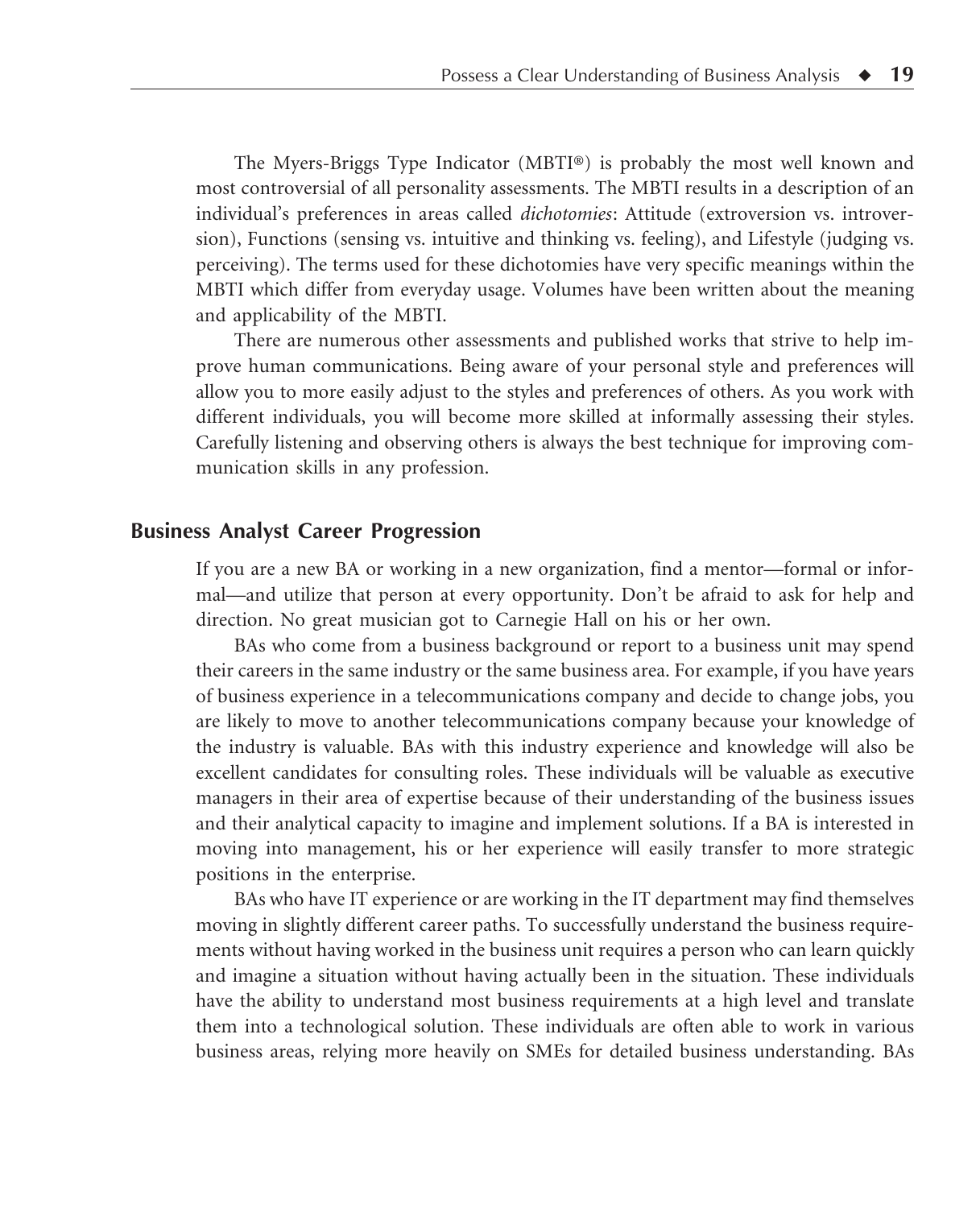with a strong technical background and the ability to see business requirements will be excellent consultants, either internally or externally. These individuals will also be great candidates for management positions that lead to a chief information officer role. More and more chief information officers list business acumen as the most important skill necessary in their job.

Historically, people who effectively perform business analysis work in IT (often called programmer/analysts or systems analysts) have been promoted to project managers when they were interested in career progression. This is not always an appropriate transition because many of the skills and characteristics of an excellent project manager are different from those of an excellent BA (see Chapter 2 for a discussion of the roles of the project manager and BA).

There are different types of business analysis work, and people who perform business analysis work do not have exactly the same skills. A large organization may have many individuals doing different types of business analysis work. Recognizing that the organization will benefit from a variety of analyst roles often leads to a set of job descriptions, titles, and career paths supporting business analysis professionals. Formally creating professional standards for business analysis work is one of the goals of the IIBA. Experienced BAs are committed to elevating the profession, setting professional standards, and bringing recognition to the role. The more well defined the positions and job descriptions, the easier it will be for professionals to find the appropriate positions for their skill sets and their interests. See Table 1.1 for an example of a BA career path (possibly someone from a business background) and Table 1.2 for an example of a BA career progression within IT.

# **KEY BUSINESS ANALYSIS TERMS/CONCEPTS**

Organizations use terminology very inconsistently. One of the roles of professional standards organizations like the Project Management Institute and the IIBA is to standardize definitions and the use of terms throughout their respective professions.

Language is very important to the role of the BA. BAs must learn to be very precise in their use of language and be very consistent. Words, concepts, and ideas are all used to convey requirements. Listen carefully to the way stakeholders use words so that you can communicate back to them in a language that is familiar. When a business person calls their customer a *client,* the BA should always refer to the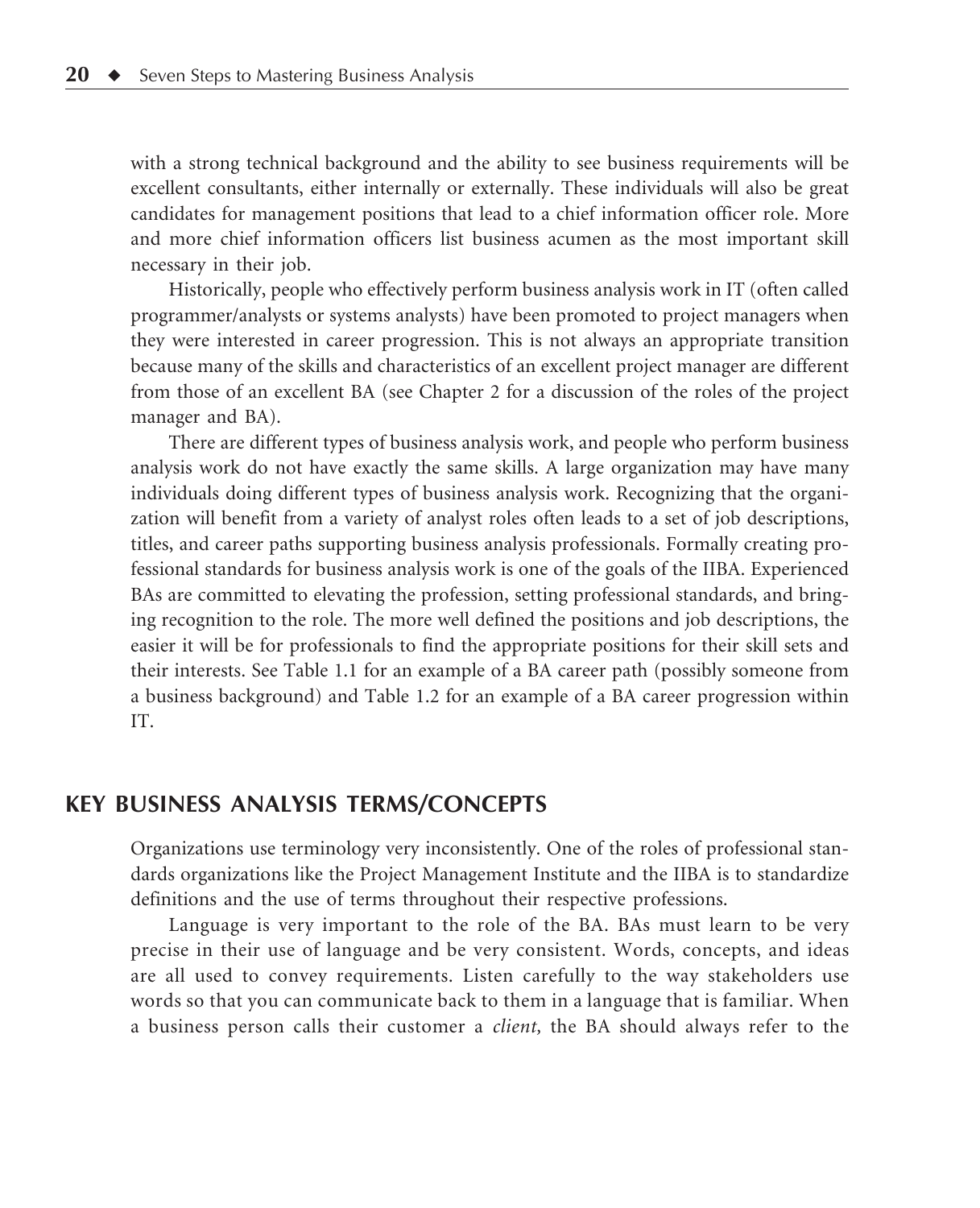| <b>Title</b>                                              | <b>Experience</b>                                                                                                    | <b>Tasks</b>                                                                                                                                                                                                   |  |
|-----------------------------------------------------------|----------------------------------------------------------------------------------------------------------------------|----------------------------------------------------------------------------------------------------------------------------------------------------------------------------------------------------------------|--|
| Junior Business Analyst<br>(novice, BA intern)            | 0–2 years of experience<br>doing analysis work;<br>may have industry expe-<br>rience or IT development<br>experience | Elicit and document requirements for small,<br>well-defined projects, often changes to exist-<br>ing systems. Ideally works with BA mentor.                                                                    |  |
| <b>Business Analyst</b><br>(Business Systems)<br>Analyst) | 2–5 years of experience<br>doing a variety of analy-<br>sis work                                                     | Elicit, analyze, and document requirements<br>for medium to large projects. Works with the<br>project manager to scope new projects.                                                                           |  |
| Lead or Senior<br><b>Business Analyst</b>                 | 5–10 years of experience<br>doing a variety of analy-<br>sis work                                                    | Elicit, analyze, and document requirements<br>for large, complex, mission-critical projects.<br>Supervises/mentors junior BAs. Works with<br>the business to initiate and define new projects.                 |  |
| Business Consultant/<br>Client Relationship<br>Manager    | 10+ years of experience<br>doing analysis work                                                                       | Assist the business with strategic planning,<br>business case development, and new product<br>implementations. Helps to identify projects.<br>Sets up and manages a business analysis center<br>of excellence. |  |

**TABLE 1.1. Business Analyst Career Path**

customer in the same way. It doesn't matter if that is not the best or most appropriate word. It doesn't matter if that is not a word with which the BA is comfortable or familiar. The word is used by the business person and as such must be used by the BA to facilitate and demonstrate understanding.

BAs must recognize that terms have different meanings to different individuals and be able to translate these words and meanings to the concepts they represent. There are a few key business analysis terms and concepts that will be used throughout this book. They are introduced here.

# **What Is a Requirement?**

The word *requirement* is one of the most important words in business analysis work. BAs must understand the uses of this term. In the industry, the word *requirement* is used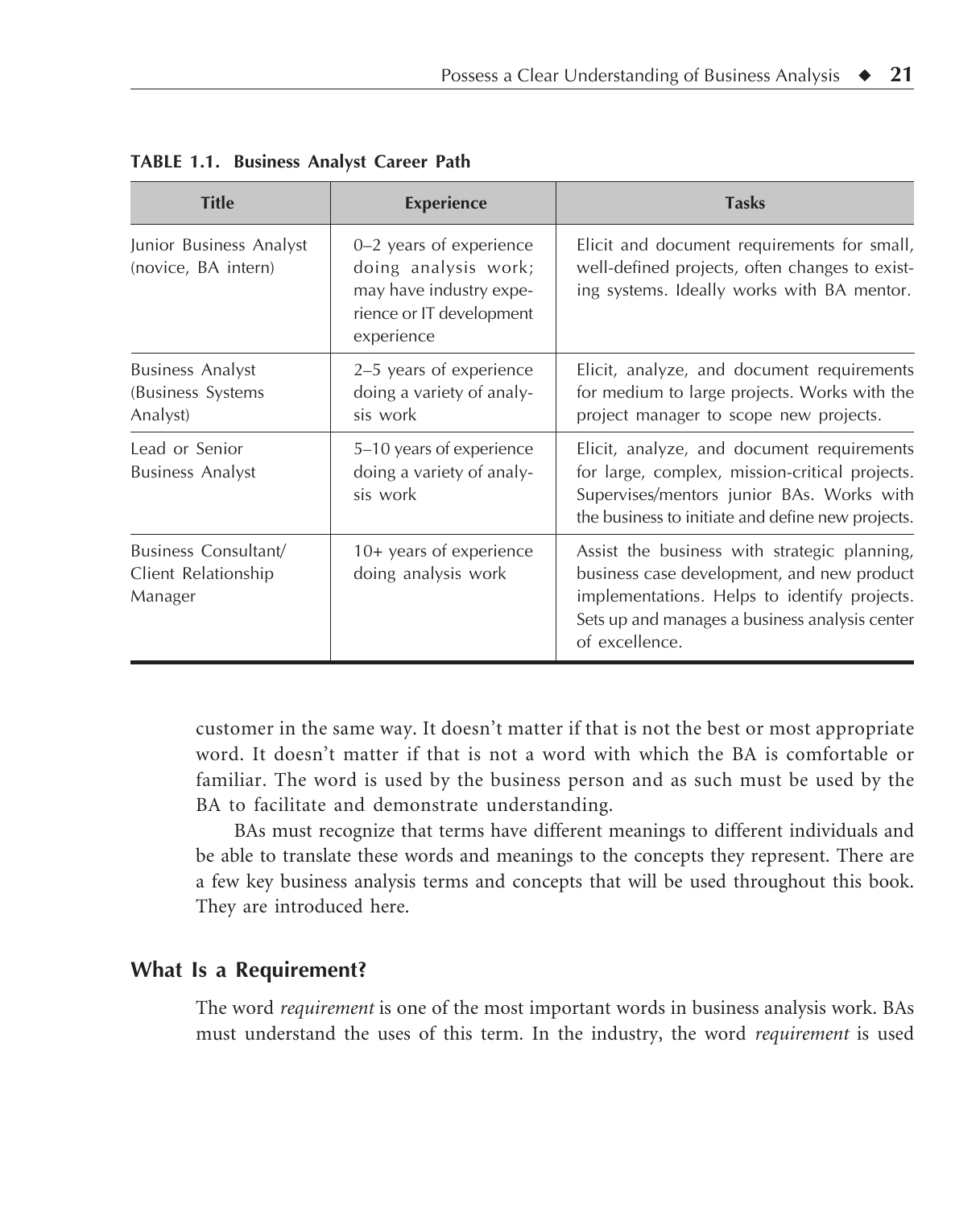| <b>Title</b>                           | <b>Experience</b>                                                                           | <b>Tasks</b>                                                                                                                                                                                                                                                 |
|----------------------------------------|---------------------------------------------------------------------------------------------|--------------------------------------------------------------------------------------------------------------------------------------------------------------------------------------------------------------------------------------------------------------|
| Programmer/Analyst                     | 0-2 years of experience<br>doing analysis work; 0-<br>2 years doing software<br>development | Elicit and document requirements for small,<br>well-defined projects, often changes to exist-<br>ing systems. Make, test, and implement the<br>software changes.                                                                                             |
| Systems Analyst<br>(Systems Architect) | 2-5 years of experience<br>doing a variety of analy-<br>sis work                            | Elicit, analyze, and document requirements<br>(or review requirements developed by other<br>BAs) on medium to large projects. Make soft-<br>ware design recommendations; write techni-<br>cal requirements and program specifications.<br>Manage developers. |
| <b>Business Systems</b><br>Analyst     | 5-10 years of experience<br>doing business and sys-<br>tem analysis work                    | Gather, analyze, and document requirements<br>for large, mission-critical projects. Supervises<br>programmers and systems analysts. Works with<br>the business to initiate and define new soft-<br>ware projects.                                            |
| <b>Business Consultant</b>             | 10+ years of experience<br>doing analysis work                                              | Assist the business with strategic planning,<br>business case development, and new product<br>implementations. Helps to identify projects.<br>Sets up and manages a business analysis center<br>of excellence.                                               |

**TABLE 1.2. IT Business Analyst Career Path**

inconsistently and can mean various things to different people. The IIBA chose to build on an existing definition created by the Institute of Electrical and Electronics Engineers (IEEE) many years ago:

**IIBA Business Analysis Body of Knowledge® (BABOK®) definition of requirement:** *A requirement is a condition or capability needed by a stakeholder to solve a problem or achieve an objective* (IIBA, 2008).

Note that the IIBA definition does not say anything about the format or representation of the requirement. Analysts are free to represent it in any way that clearly communicates the need. Nor does the definition prescribe who will own or manage the requirement.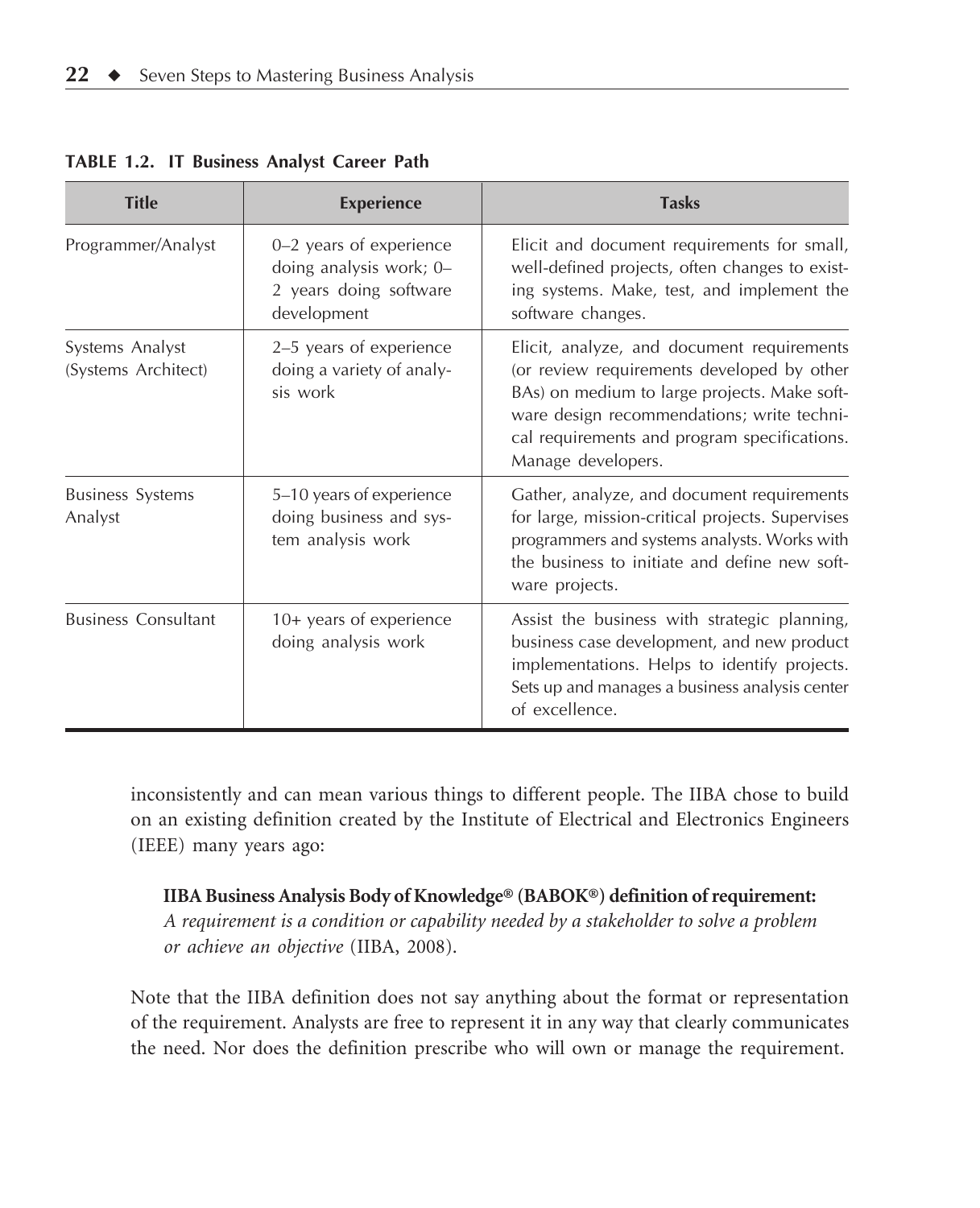Every experienced BA has his or her own understanding of what a "requirement" looks like, but as a group, the profession does not have a shared understanding. It is almost like a piece of art. When one person sees a canvas with various colors of paint spattered on it, he or she may think of it as art while someone else may think of it as a mess.

In this book, a requirement is defined as anything that is important enough to discuss, analyze, document, and validate. A requirement can be documented and presented as:

- A sentence ("The system shall . . .")
- A structured sentence (as in a business rule)
- A structured text template
- A table or spreadsheet (list of stakeholders)
- A diagram (workflow)
- A model (entity relationship diagram with associated details)
- A prototype or simulation
- ◆ A graph
- In any other format that communicates

The format or representation does not qualify it as a requirement; it is the *intent* and the *stakeholder need* that make it a requirement. Traditionally, software developers have used the word *specification* to describe a document or diagram that specified the product to be built. This word may be used interchangeably with *requirement* when describing software design components.

Since the definition of *requirement* is so broad, it is helpful to think of requirements in terms of some broad categories or components. These *core requirements components* are the building blocks upon which very complex business areas and systems can be described. You might compare them to the letters of the alphabet. Understanding the letters and how they can be combined into words allows you to make sentences and communicate very complex ideas and concepts.

#### **Core Requirements Components**

When describing a business, there are four basic requirements components: people, information, process, and rules (these components will be covered in detail in Chapter 6). People may include individuals or departments inside or outside of the organization (called *external agents* or *actors*). This component also represents "systems" or other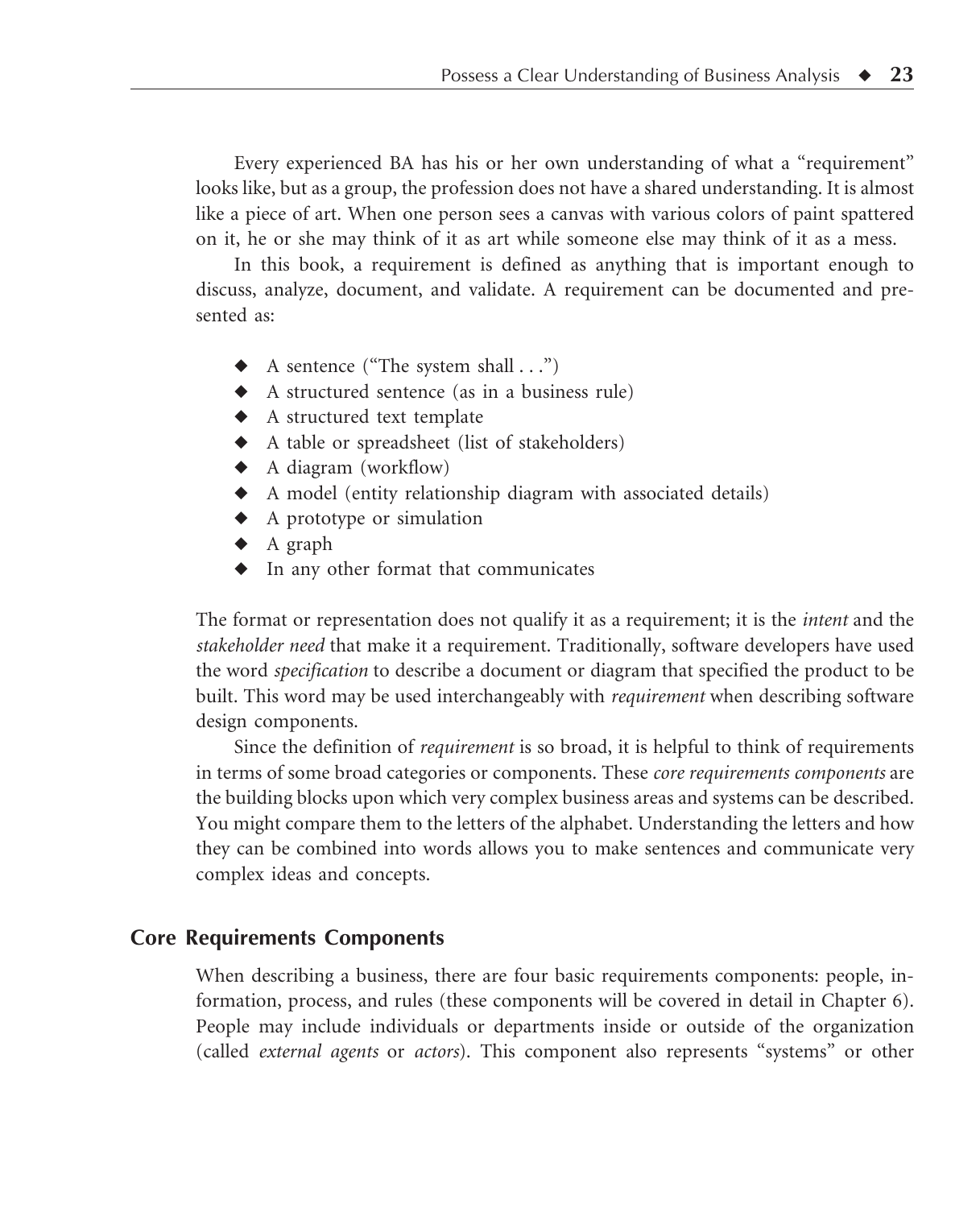

**FIGURE 1.3. Requirements Components**

business areas. Information is *data. Processes* are manual or automated activities or procedures that the business performs. *Rules* are business rules, guidelines, constraints, or policies under which the business operates. You can think of rules as encircling the other three components because rules guide the use of the other components (see Figure 1.3).

This is a simple way to start thinking about analyzing any business area. See Figure 1.4 for an example of the breakdown of requirements components.

By breaking requirements into their core components, BAs begin to see the business more analytically. They can identify specific parts of the business that may need improvement and develop more specific questions to get more detailed requirements.

# **Why Document Requirements?**

To an experienced BA, this may sound like a silly question, but it needs to be answered for new BAs, managers, and the rest of a project team. New agile approaches to software development question the need for any written, formal requirements because they slow down a project and may not be seen as critical to success.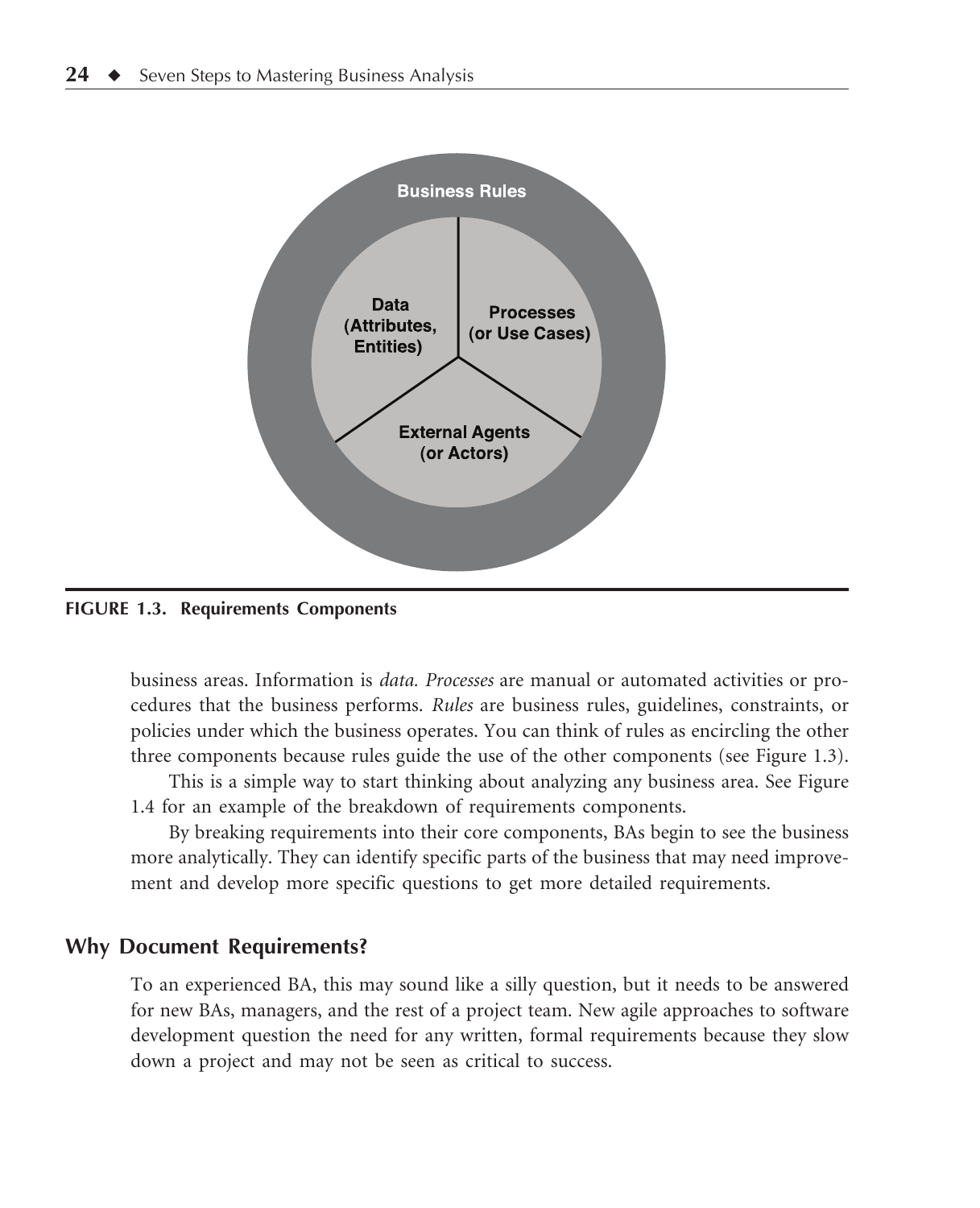

**FIGURE 1.4. Requirements Components for a Grocery Store**

Everyone agrees that requirements must be elicited from stakeholders and given to developers. Buy why not communicate through a conversation? Why not have the business SME talk directly to the developer and cut out the "middle man"—the BA? Here are a few reasons why requirements should be documented:

- **People forget things**. Business stakeholders will forget what they tell developers. Developers will forget requirements. This leads to a lot of wasted time while team members try to remember what was discussed.
- **Verbal communication is fraught with errors**. Remember playing the game telephone as a child? A message that is passed from one person to another changes significantly as more people are involved. Requirements are very specific, detailed items that can easily be changed by using a different word or phrase. Verbal communication of requirements will rarely be accurate.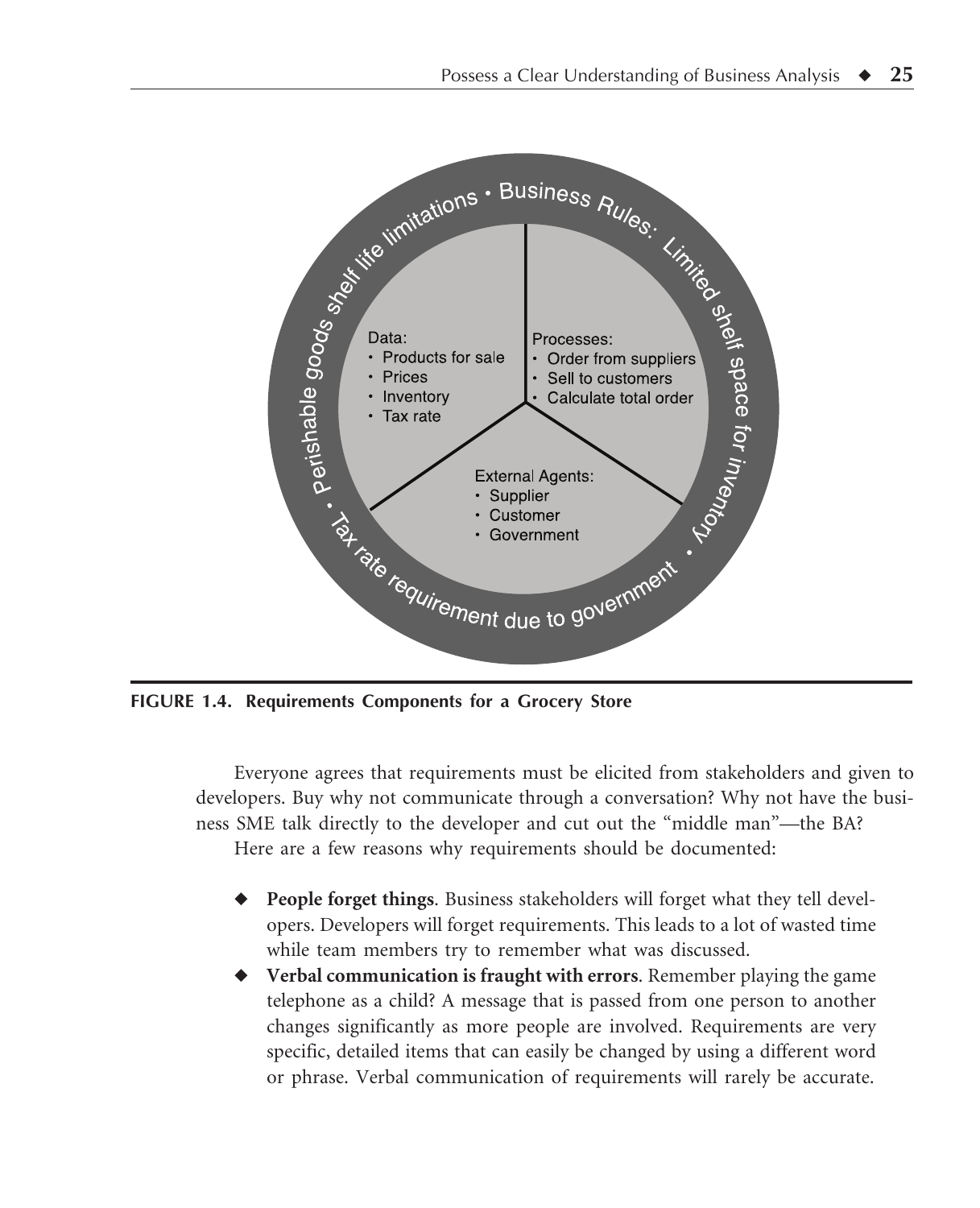- **People sometimes answer the same question differently if asked twice**. Business stakeholders often give different answers to the same question at different times. This may be because after the first discussion a stakeholder has had time to think about the question further, or it may be that a stakeholder has simply changed his or her mind. BAs are experts at asking the same question in different ways before documenting a requirement to be sure that the SME has really answered definitively.
- **Writing something down forces a person to think about it more carefully than they do when they say it**. For example, an SME may say that he wants a report to show totals by month, but when he sees a report layout with 12 columns crammed together, he realizes that he actually wants the last 3 months only.
- **Having a second person (the BA) try to write down a user request and then have the user review it for accuracy highlights ambiguity and poorly defined requirements**. It also identifies missing requirements and undocumented assumptions.
- **New people joining a project need to get familiar with the requirements**. This is most effectively done by having requirements documented.
- **Evaluating and managing a developer assignment requires the assignment to be clear and documented**. This is actually true for all employees and is the reason why human resource departments encourage managers to articulate assignments accurately. It is difficult to hold a developer responsible for implementing a requirement when the requirement is not documented anywhere.

# **Why Do Requirements Need to Be Detailed?**

Requirements must be discussed and agreed upon at a very detailed level. This assures that the business stakeholders have answered detailed questions about their business and clearly communicated their needs. Requirements also need to be detailed to give the solution team clear direction about the expectations.

Analyzing and developing requirements at a very detailed level is time consuming, especially for new BAs (see the skills discussed in Chapter 7 for help with this). For these reasons, many project managers and BAs don't go far enough. Managers don't understand why requirements take so long to develop, and most software developers don't like to get very detailed requirements because it stifles their creativity. All of these factors combine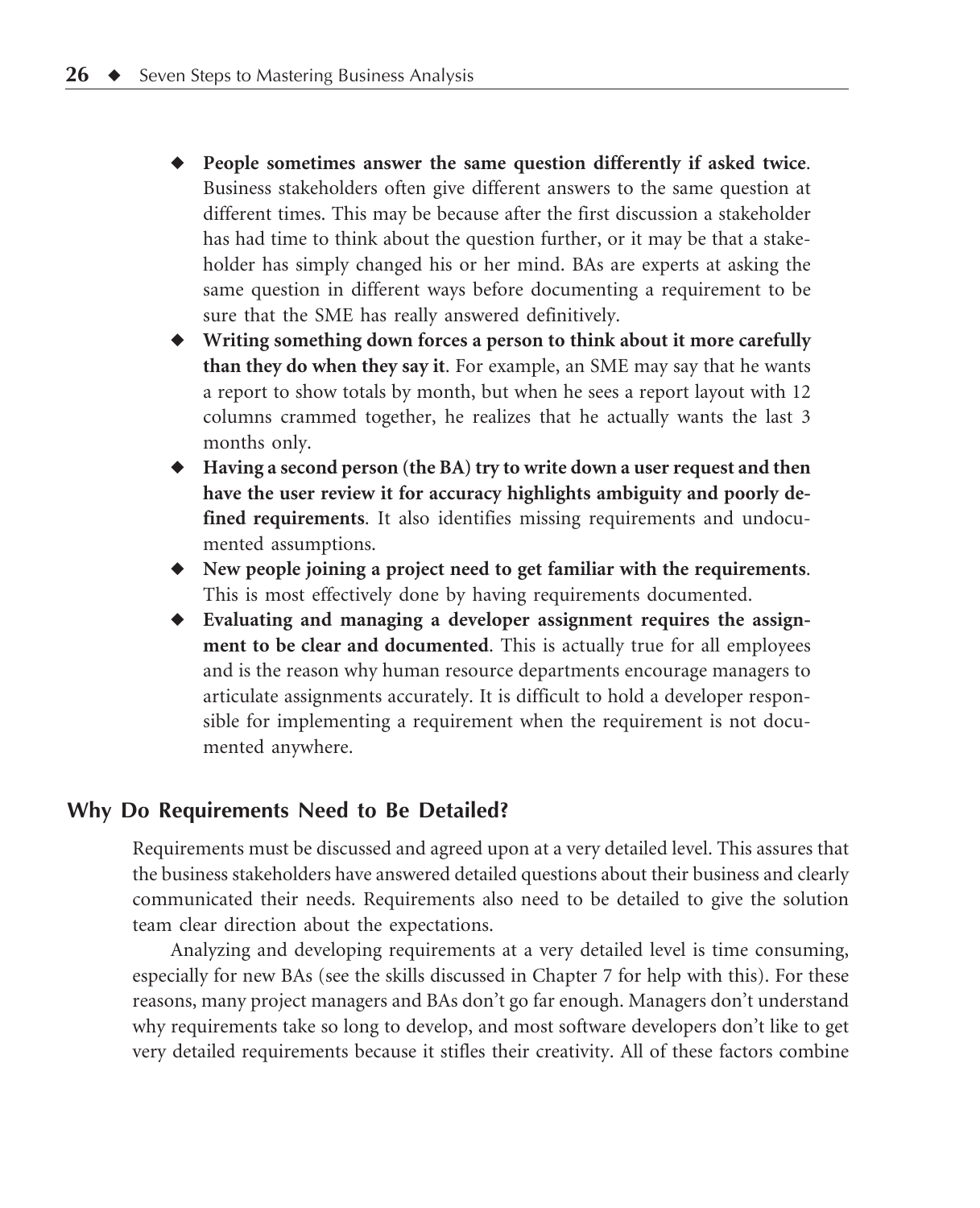to explain why the industry is still so poor at defining requirements. It also explains why agile approaches are initially appealing—no documenting of requirements. Often, BAs haven't done a very good job explaining why requirements need to be detailed. Without understanding the value of detailed requirements, few organizations will invest the time.

#### **High-Level Requirements Are Interpreted Differently**

Until the BA and business stakeholders get into very detailed discussions about how the business process will be accomplished, analysis work is not complete. As the BA and stakeholder discuss initial project objectives and goals, the BA begins to build a picture in his or her mind of what a solution might look like. Meanwhile, each business stakeholder also has a picture in his or her mind. It is very likely that these vague sketches in the minds of individual team members are different. These differences will not really be exposed until detailed requirements are discussed, written down, and jointly reviewed.

#### **Many Analysts Only Use Text to Document Requirements**

Textual requirements are by their very nature ambiguous and incomplete. It is difficult to capture the complexity of a business area or technology specification with text. When requirements are not detailed enough, software developers will build the product they see in their mind. This probably will not match the picture in the mind of the BA or business stakeholder. Building the wrong product means a lot of costly rework and an unhappy customer. This is not to say that developers can't provide great creative solutions, but they need to understand the constraints around which features (or components) can be designed creatively and what areas need to follow strict business guidelines.

Discussing and documenting requirements using diagrams usually prevents wasted time and confusion about true needs and wasted business user time adjusting to a change. Any change to a business area is disruptive. The BA can help discuss the ramifications of a change with the business stakeholders before the requirement is completed to make sure the change is appropriate and necessary.

#### **Complex Business Rules Must Be Found**

Many business rules are not exposed until very-low-level detailed requirements are documented. Many business rules and business guidelines are not mentioned during requirements elicitation because they seem inconsequential (too detailed) or because the business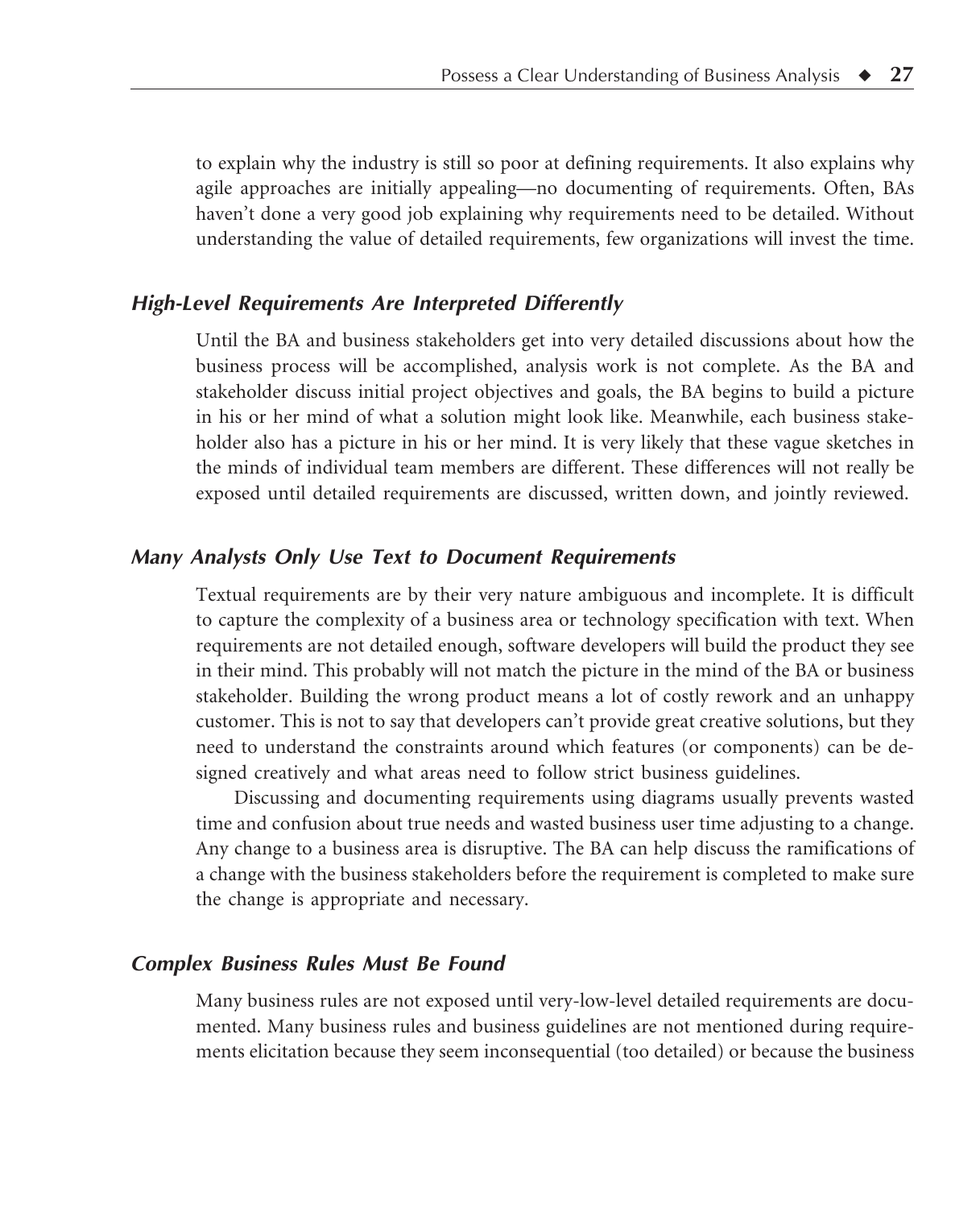SMEs take for granted that everyone knows them. These business rules often drive exception processing and cause major problems if omitted. Every business rule that will be automated by software must be explicitly stated in the requirements. With business rules, the requirements should include the desired exception processing, including the exact wording of any warning or error messages. Helping the business SMEs think about how they expect to see business rules enforced often exposes other business rules and more detailed requirements.

#### **Requirements Must Be Translated**

Requirements are usually expressed very differently by business stakeholders than the way that they are learned by developers. The BA acts as a liaison or translator, and the requirements are the tool for that translation. Ideally, the BA will be able to express the requirements in a format and style that can be understood by both the user and the technical team. This is the reason why expressing requirements in text is discouraged. Using language requires both audiences to share an understanding of terminology that must be very exact. For business people to learn IT language or IT people to learn the business language is a waste of time. The business analysis professional has the skills necessary to present requirements in visual formats that can be clearly understood by both groups. In addition, developers need requirements to be split into logical, technically related pieces. Data needs will be met in a very different technology than process needs, so these should be presented separately to IT. Some components of the requirements will be very obvious to business people (screen layouts, reports), while other components will be built into the software and not easily "seen" (i.e., business rules). These requirements should be documented and presented separately.

#### **Case in Point**

Suppose a business stakeholder requests a change to his data entry screen to add a new data element now required for government reporting. There are several important details about this requirement that should be discussed and documented before getting the developer involved. Without a BA and specific requirements (instructions), the developer will decide where to put the field on the screen (probably based on where there is open space), what the label for the field should look like, what edits are performed on the data entered in the field, and how the data is stored in the database. With these many decisions and guesses about the business need, the developer is bound to get something wrong. During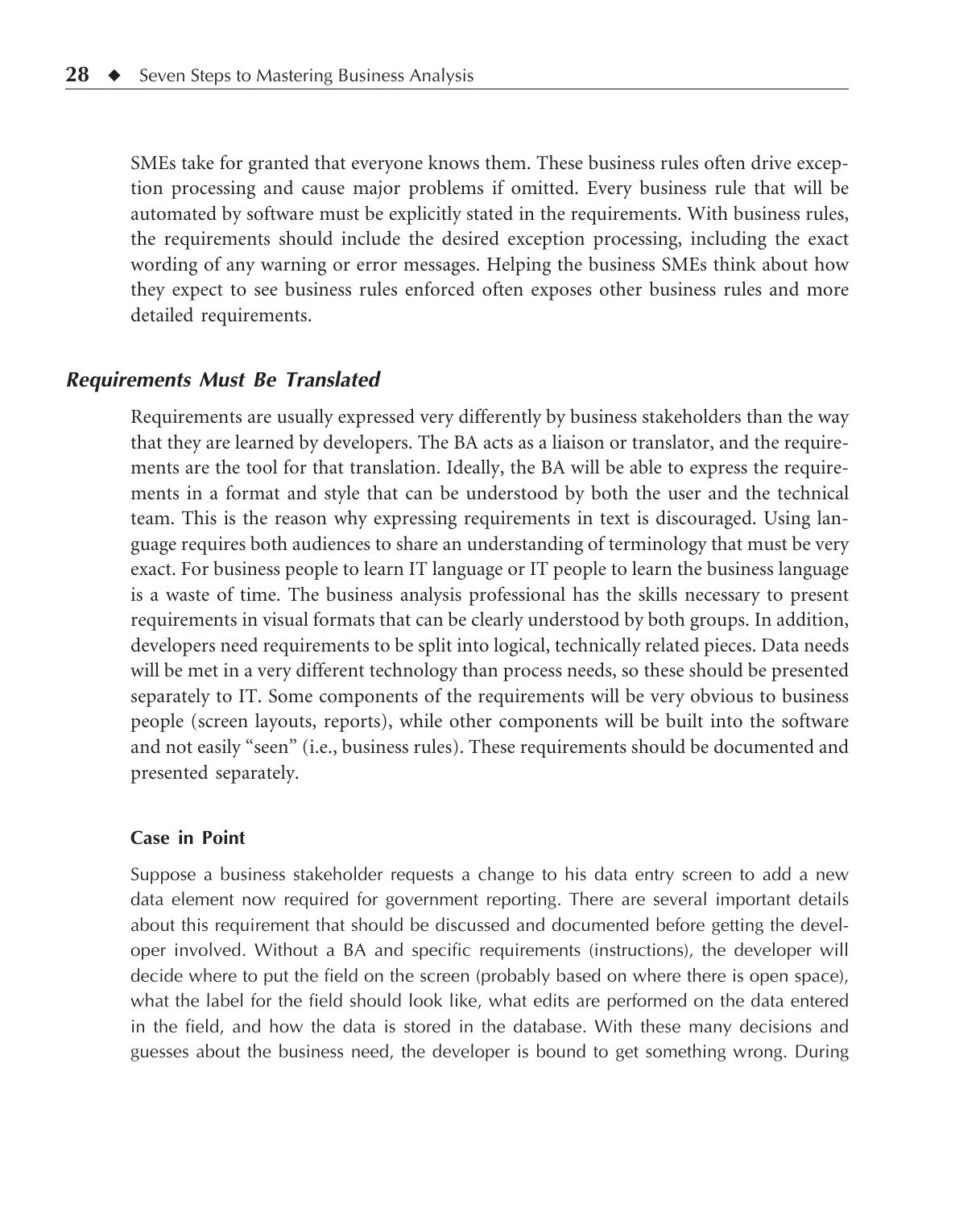reviews or testing, the business stakeholder might complain that the field is in the wrong place, the tab function doesn't follow a logical flow of the data entry, or the label doesn't make sense. In a worst-case scenario, the developer reorders all of the fields on the screen to "clean it up" or make it more aesthetically pleasing. In this case, a simple regulatory change has become a major procedural change where the software users are required to change their entire workflow. For a system with hundreds or thousands of users, the time to relearn the data entry process would have a negative impact on productivity.

When an error is found during testing, the developer must code again and risk the possibility of creating other problems. This rework is a huge waste of resources. It would only take a BA a few minutes to ask the appropriate questions and document the requirement accurately.

#### **What Is a Project?**

A project is a temporary endeavor—with specific start and completion dates—undertaken to create a unique product or service which brings about beneficial change or added value. It is critical for business analysis professionals to understand the nature of project work vs. the ongoing work of the business. Projects, which frequently involve software/ technology development, are funded to accomplish a specific objective. Once the project goals have been accomplished, a project is complete. In IT departments, changes to existing software systems may be categorized as projects when their expected completion time is significant. Smaller maintenance requests may not be called projects and are managed completely by the assigned resource (usually the BA or the developer). BAs may be assigned to work on more than one project at a time. They also may be assigned to non-project work (i.e., ongoing business tasks) or pre-project work (i.e., business case development).

# **What Is a Product?**

In the context of business analysis work, a *product* is the result of a *project*. If a project charter states that the project work involves implementing a new payroll processing system, the payroll processing system is the *product*. Most projects result in a product, but not all do. A business process improvement project may result in process redesign and increased efficiencies without the development of a new product. It is important for business analysis professionals to understand the concepts of project and product and be able to differentiate between the two. For organizations whose customer products are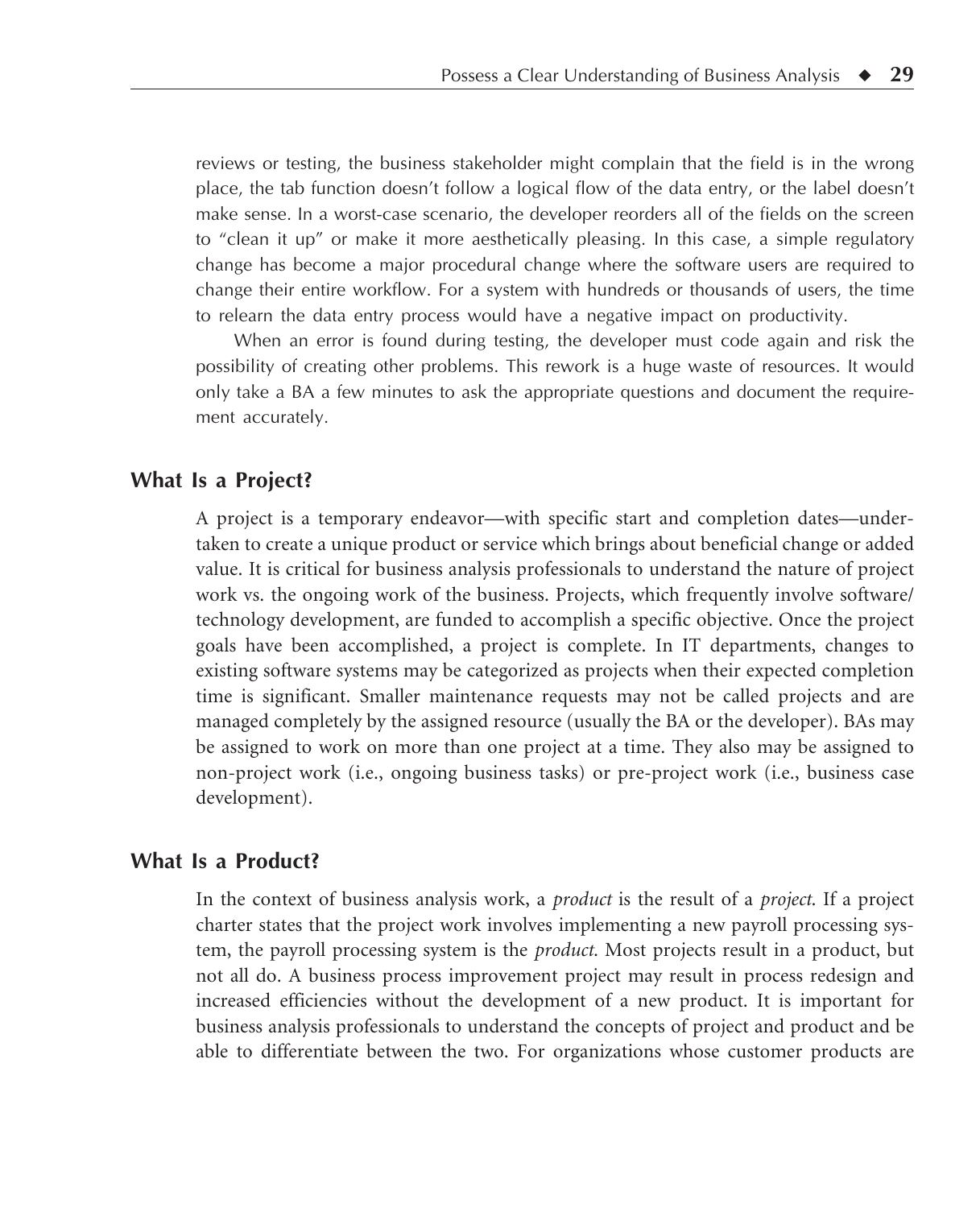software, there is a clear distinction. In these organizations, people who perform business analysis work are often titled product managers. This title is also becoming common for people who manage internal products like the payroll processing system.

#### **What Is a Solution?**

A solution is something that "meets a business need, by solving problems or allowing an organization to take advantage of an opportunity" (BABOK). The word *solution* was carefully chosen by the IIBA BABOK committee to make it clear that business analysis professionals are involved with designing and implementing business solutions. The term *solution* is defined more broadly than *product* because it may include changes to a product, to existing systems, to procedures, and to organizational structures.

#### **Case in Point**

A request was made for a new field to be added to an existing screen in the customer relationship management system. The requestor wanted to be able to capture the customer's communication preference because some customers like to receive their order confirmations via e-mail and others like to receive a paper copy through a delivery service. This sounded like a very simple change to the software. But as a BA, I needed to think about the larger implications of the change.

First of all, the other users of the screen(s) were consulted to determine if there were any potential problems with this idea. Second, the employee procedure manual had to be changed to show this new field and explain its purpose. Third, decisions had to be made about whether or not this new field would be required, what it should default to, and if it could be changed. Each of these decisions had an impact on the business workers. For example, business workers outside the order department who review the status of orders or answer customer calls needed to understand the new piece of information and be able to explain it to customers. In the end, to implement this solution successfully, there were several components: (1) the software change itself (the screen and sending the confirmation), (2) data entry instruction changes, (3) communication of the purpose of the new field to all users and training in how to use it, and (4) communication of this new option to the customers. The solution was much bigger than software.

*Traditionally, IT analysts have focused on software as the solution and often underestimated the significance of the business changes that must be made to accommodate new*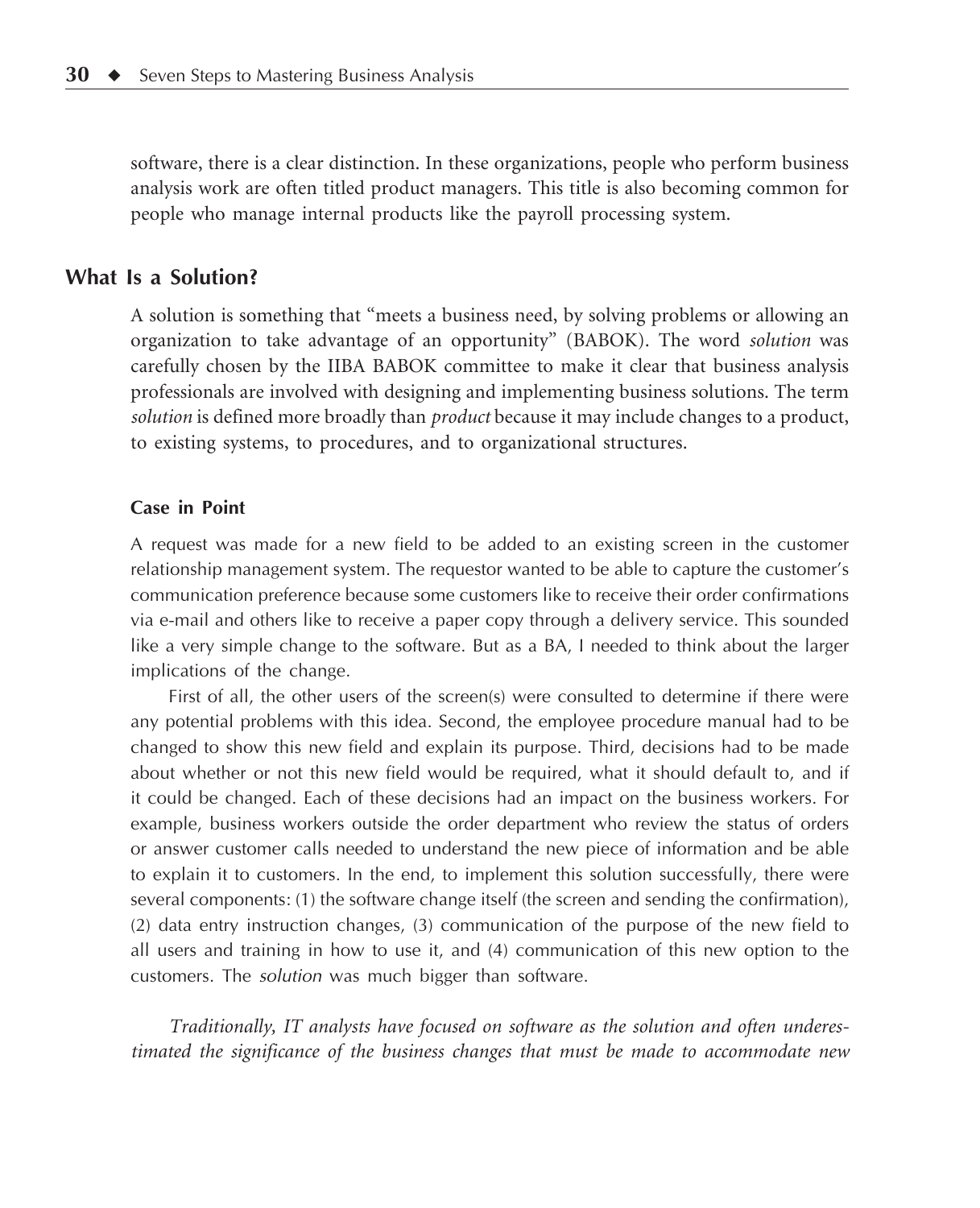*software.* Business analysis professionals are in the unique position to understand the ramifications of a change to the entire business area. The business analysis profession is working to broaden the perspective by acknowledging that software is often a part of the solution, but it must be combined with procedural and organizational changes to effectively improve the business.

As a business analysis professional, approach each assignment with an open mind, even when someone has already recommended a solution. The act of analyzing means that you don't jump to conclusions or a solution until you completely understand the problem or opportunity and have considered many possible solutions.

#### **What Is a Deliverable?**

The word *deliverable* (root: to deliver) is used in software development to describe almost anything that is given to someone. A deliverable is given or presented to a stakeholder because it has some value to the stakeholder or the stakeholder is expected to act upon it. Examples of deliverables include a workflow diagram "delivered" to a stakeholder for review and approval, a database design "delivered" to a database administrator with the expectation that he or she will create a new database, and a new data entry screen "delivered" to software users to improve their process efficiency. To be accurate when talking about business analysis deliverables, the word *requirement* should be used as a prefix to deliverable. A requirements deliverable is then easily distinguished from a software deliverable, a training deliverable, etc.

Business analysis professionals create requirements deliverables for their stakeholders to confirm understanding of requirements, get approvals, communicate work to developers, communicate needs to vendors, communicate software testing requirements to quality assurance, etc.

Software development methodologies and processes often recommend specific requirements deliverables for their process (i.e., use cases are used with RUP). Many organizations also have company-wide standards that dictate required deliverables (i.e., business case, Requests for Proposal). BAs must be aware of the required/recommended requirements deliverables for their organizations and each particular project. In addition, the BA may decide to create other deliverables to present requirements that are not completely represented by the recommended techniques. It is important that the BA not simply follow the prescribed deliverables blindly. It is the BA's responsibility to communicate requirements accurately and completely; to fulfill this responsibility, creativity is often required.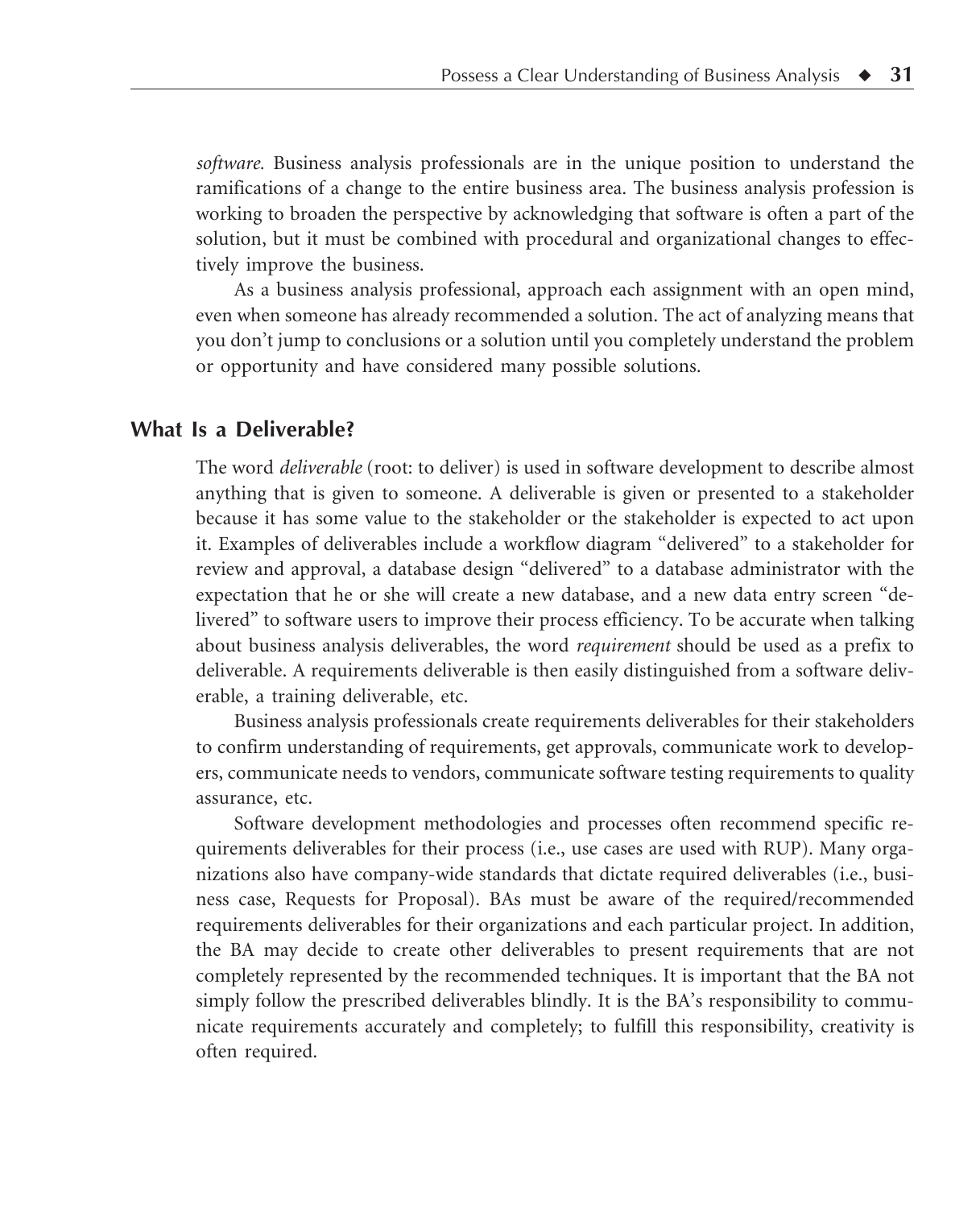#### **System vs. Software**

Terms are important in all BA communications. The terms *system* and *software* are often used interchangeably, sometimes causing confusion in communications. The word *system* is defined as a set of connected things or parts forming a complex whole. This word can be used to describe a computer system, an electrical system, a biological system, or a business system. Notice how the addition of a modifier makes the term much clearer. System can also mean a systematic approach to a problem or situation. *Software* is the programs and other operating information used by a computer.

Be aware that when you use the word *system* alone, your audience will envision something based on their background and experience. If you are talking with an IT person, he or she will think software. An electrical engineer will think electrical system. A business person will think business system. Use the word *system* carefully and with a specific purpose.

#### **It Depends**

One of the most common phrases that business analysis professionals use is *it depends*. Much of business analysis work is complex, abstract, and dependent on current circumstances. When a BA is asked about a recommendation for a particular approach or analysis technique, often he or she will start the answer with *it depends*. Every situation is unique, and BAs bring their problem-solving, communication, interpersonal, and teamwork skills and knowledge to tailor an approach to each new problem.

# **BUSINESS ANALYSIS CERTIFICATION**

There are currently three types of certification programs for BAs: *certificate* programs, *certification* programs, and the IIBA certification program. Each program recognizes business analysis competency in a different way. A *certificate* program acknowledges that an individual has completed a course of study. A *certification* program proves that an individual has satisfactorily completed an approved curriculum and demonstrated the ability to perform the tasks required (a certification program also usually requires work experience). The IIBA is the industry organization that has defined the body of knowledge for the business analysis profession, BABOK. The IIBA's certification is an exam that measures knowledge of the BABOK and would be extremely difficult to pass without business analysis experience. In order to sit for the exam, you must have a minimum of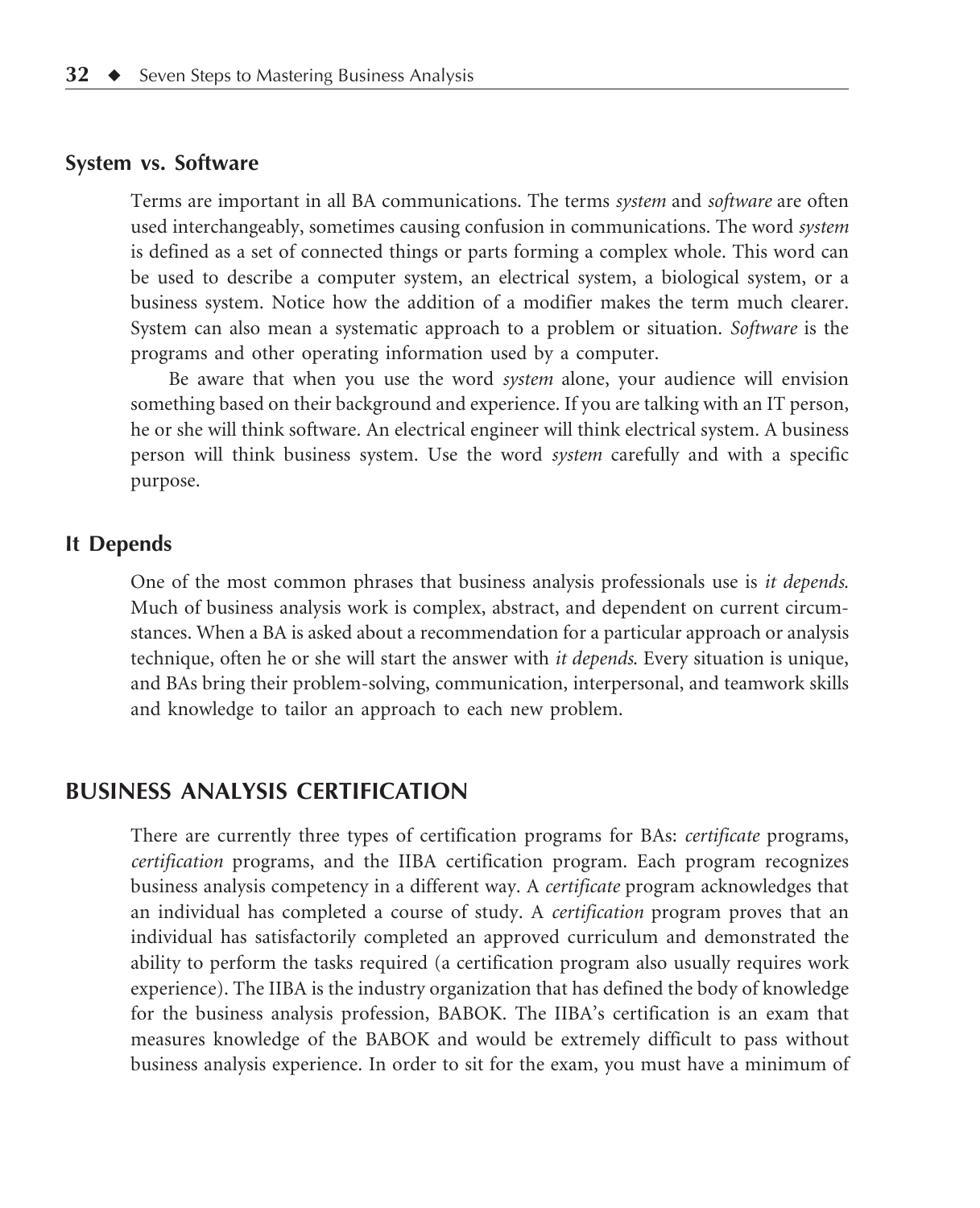five years of experience. The certification is called CBAP® (Certified Business Analysis Professional™).

So which one do you need or which one is going to benefit you the most? It depends on why you want the certification and what you are going to do with it. Proof that you have attended business analysis training and/or have knowledge of the BABOK shows that you are aware of industry terminology and techniques. It will always be considered positively by employers and will make your transition into new environments easier. From an employer's perspective, evidence that a BA possesses not only business analysis knowledge but also the ability to apply that knowledge in a day-to-day, real-world business analysis environment is invaluable. Consider your current situation and where you want to be in three or five years when making this decision. BAs may choose to earn multiple levels of recognition based on their personal needs.

Employers are looking for a certification for BAs because the profession is very young and the role is not universally understood. Many organizations use the title differently or combine the role with project management or quality assurance. Hiring managers are looking for help in discerning the tasks typically performed by BAs, and since managers often do not have personal experience performing these tasks, they need help evaluating a candidate's capability. Tasks such as requirements elicitation, business process modeling/analysis, and documenting business data requirements are key skills for a successful BA.

# **IIBA BABOK®**

The IIBA BABOK is a compilation of the currently accepted practices of business analysis professionals written and reviewed by expert BAs. The BABOK has been released in versions (current draft version 2.0) and will continue to evolve with the profession. It is divided into knowledge areas, tasks, and techniques. Each task and technique is defined and explained briefly. The purpose of the BABOK is to provide guidance and references for business analysis professionals. It is not a learning tool.

The goal of the IIBA is that eventually the BABOK will become the *best practice* standard for the profession. This may take 5 to 10 years of reviews and revisions. The BABOK is the basis for the IIBA professional certification CBAP.

This book addresses the knowledge areas of the BABOK from a different perspective. Its goal is to help business analysis professionals learn and hone their skills, working toward mastery. The book is structured to best communicate and teach business analysis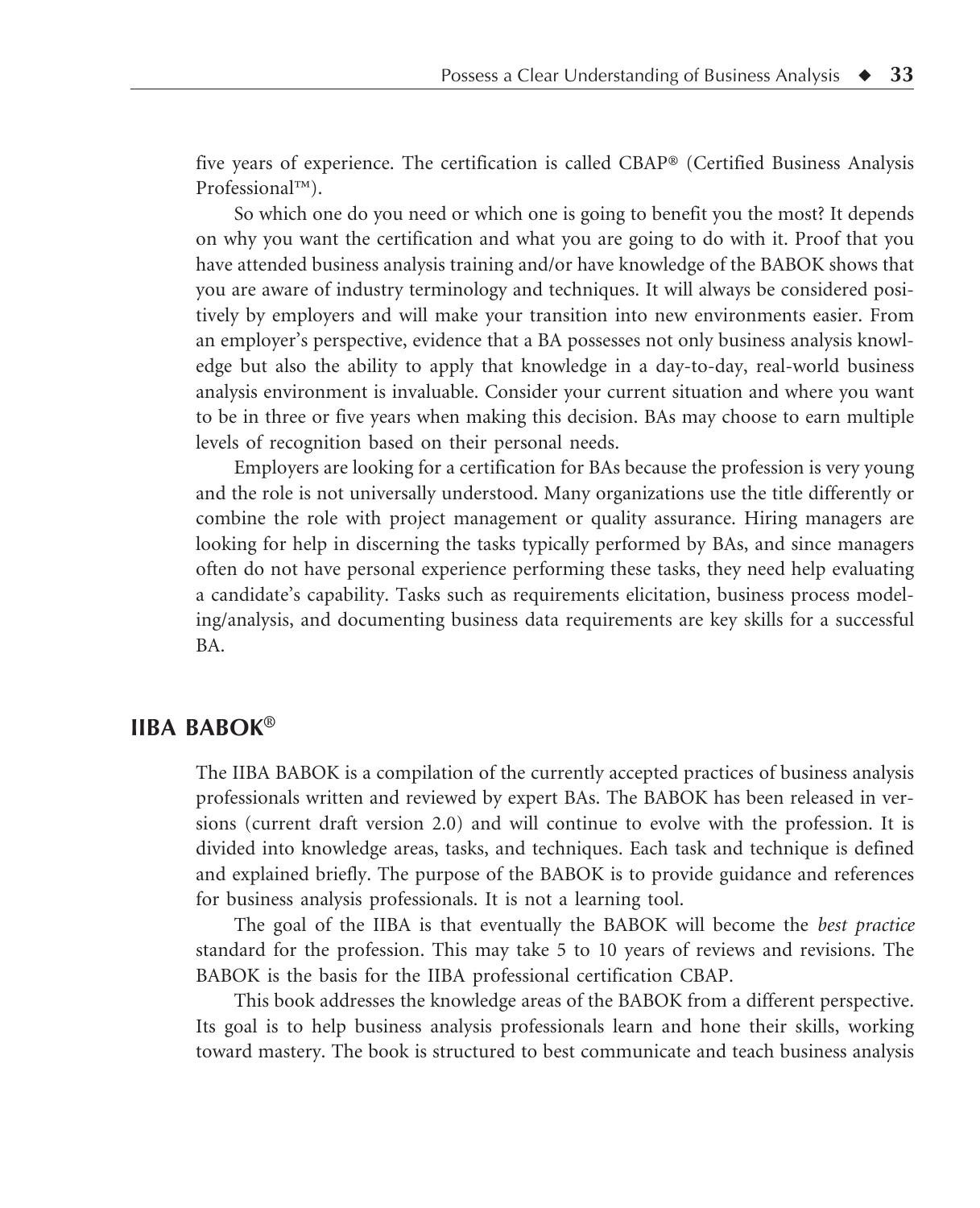concepts. These concepts are best learned by combining topics from several knowledge areas. The recommendations are all in line with the BABOK and will assist individuals preparing for the CBAP certification.

Table 1.3 shows which chapters of this book address each of the knowledge areas. The knowledge areas were designed to best communicate the complexity of the business analysis body of knowledge. This book includes *Knowledge Area Keys* called "BABOK Connections" that map BABOK competencies to tasks or techniques that the BA can utilize to satisfy these competencies. Figure 1.5 provides an example.

**TABLE 1.3. BABOK Knowledge Areas and Chapter References**

|                                                        | <b>Chapter</b>                                           |                                     |                                                                                         |                                                                    |                                                                  |                                                           |
|--------------------------------------------------------|----------------------------------------------------------|-------------------------------------|-----------------------------------------------------------------------------------------|--------------------------------------------------------------------|------------------------------------------------------------------|-----------------------------------------------------------|
| <b>BABOK</b><br>Knowledge<br>Areas V2.0                | $\overline{2}$<br><b>Know</b><br>Your<br><b>Audience</b> | 3<br><b>Know</b><br>Your<br>Project | $\overline{\mathbf{4}}$<br><b>Know</b><br>Your<br><b>Business</b><br><b>Environment</b> | 5<br><b>Know</b><br>Your<br><b>Technical</b><br><b>Environment</b> | 6<br><b>Know</b><br>Your<br><b>Analysis</b><br><b>Techniques</b> | $\overline{7}$<br><b>Increase</b><br>Your<br><b>Value</b> |
| <b>Business Analysis</b><br>Planning and<br>Monitoring | $\chi$                                                   |                                     |                                                                                         |                                                                    | X                                                                | X                                                         |
| Enterprise Analysis                                    |                                                          | X                                   | X                                                                                       |                                                                    | X                                                                | X                                                         |
| Elicitation                                            |                                                          |                                     | X                                                                                       |                                                                    | $\chi$                                                           | X                                                         |
| Requirements<br>Analysis                               |                                                          | X                                   | X                                                                                       |                                                                    | X                                                                | X                                                         |
| Requirements<br>Management and<br>Communication        | $\chi$                                                   |                                     |                                                                                         |                                                                    | $\chi$                                                           | $\chi$                                                    |
| Solution<br>Assessment                                 |                                                          |                                     | X                                                                                       | X                                                                  | X                                                                | X                                                         |
| Underlying<br>Competencies                             | $\chi$                                                   |                                     | $\chi$                                                                                  | $\chi$                                                             | X                                                                | X                                                         |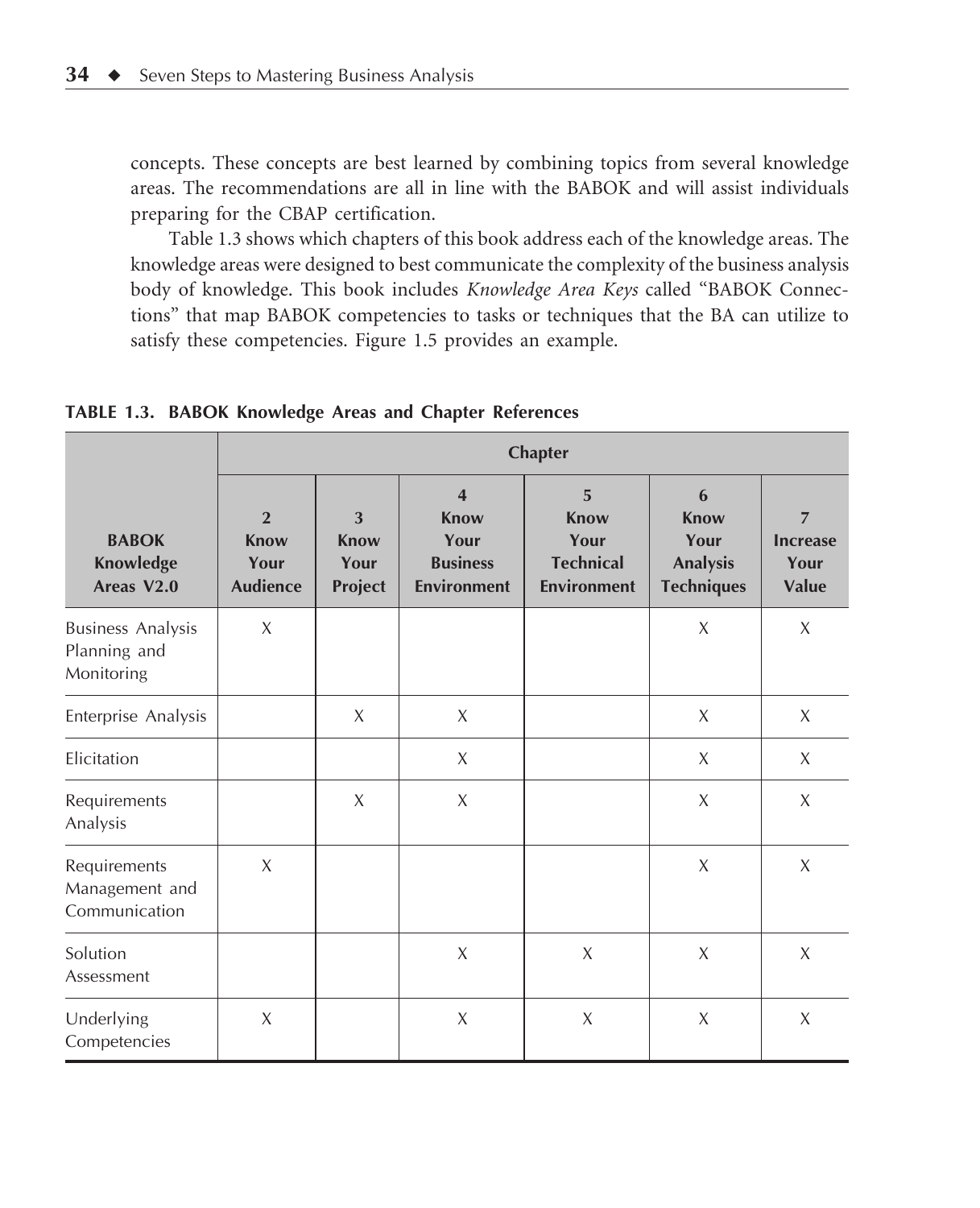| <b>BABOK Connection</b>                                |                                    |  |  |
|--------------------------------------------------------|------------------------------------|--|--|
| <b>Knowledge Area</b>                                  | Task/Technique                     |  |  |
| <b>Business Analysis</b><br>Planning and<br>Monitoring | Conduct<br>Stakeholder<br>Analysis |  |  |

|  |  | FIGURE 1.5. BABOK Connection Example |  |
|--|--|--------------------------------------|--|
|--|--|--------------------------------------|--|

# **SUMMARY OF KEY POINTS**

The first step in mastering business analysis is to acquire a very clear understanding of the work involved and the role of the BA. Business analysis work is performed by many people with various titles but always involves:

- An understanding of the communications gap between business and technology people, and the ability to accurately translate requirements
- Continuous development of knowledge about the business and the skills to develop potential technology solutions
- An understanding of the reporting structure of the organization and the importance of advocating for support of true business needs
- Being passionate about learning and being curious in eliciting requirements and helping business people articulate their needs
- An understanding of the use of the word *requirements* in the organization and throughout the industry so as to be able to justify the time needed to develop high-quality requirements
- An awareness of business, technical, and project terminology, techniques, and best practices

# **BIBLIOGRAPHY**

Anders Ericsonn, Karl (2006). *The Cambridge Handbook of Expertise and Expert Performance.* Cambridge University Press.

Bonnstetter, Bill and Judy Suiter (2004). *The Universal Language—DISC.* Target Training International.